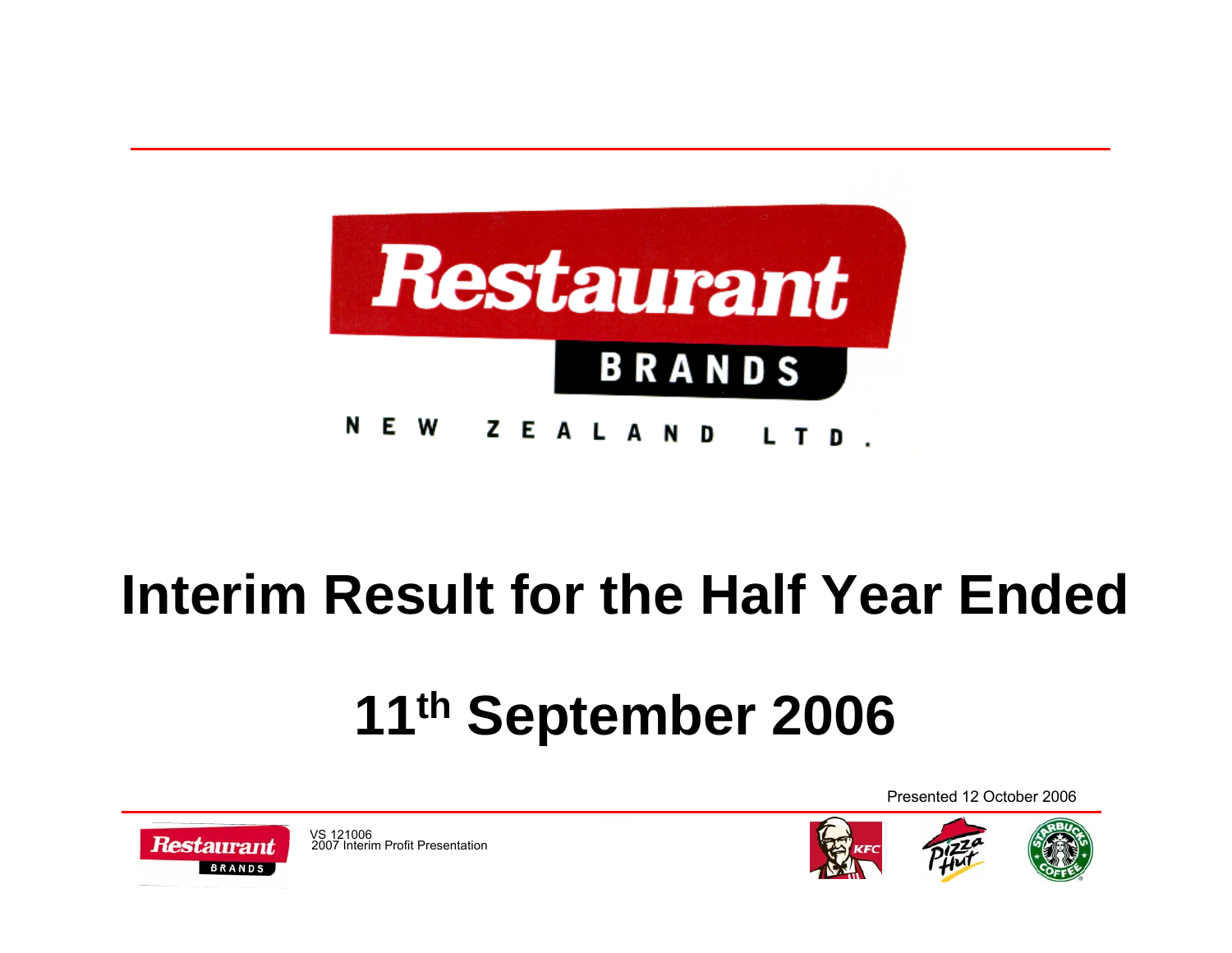- • NPAT excluding non trading \$3.1 million compared to \$6.0 million prior year
- •Directors announced a dividend of 2.5 cents
- •KFC Master Franchise Renewal August 2006
- •KFC continues strong performance on transformation
- •KFC 76% of EBITDA earnings
- •Pizza Hut New Zealand sales and margin plan
- •Pizza Hut Victoria exit proceeding
- •IFRS Reported accounts



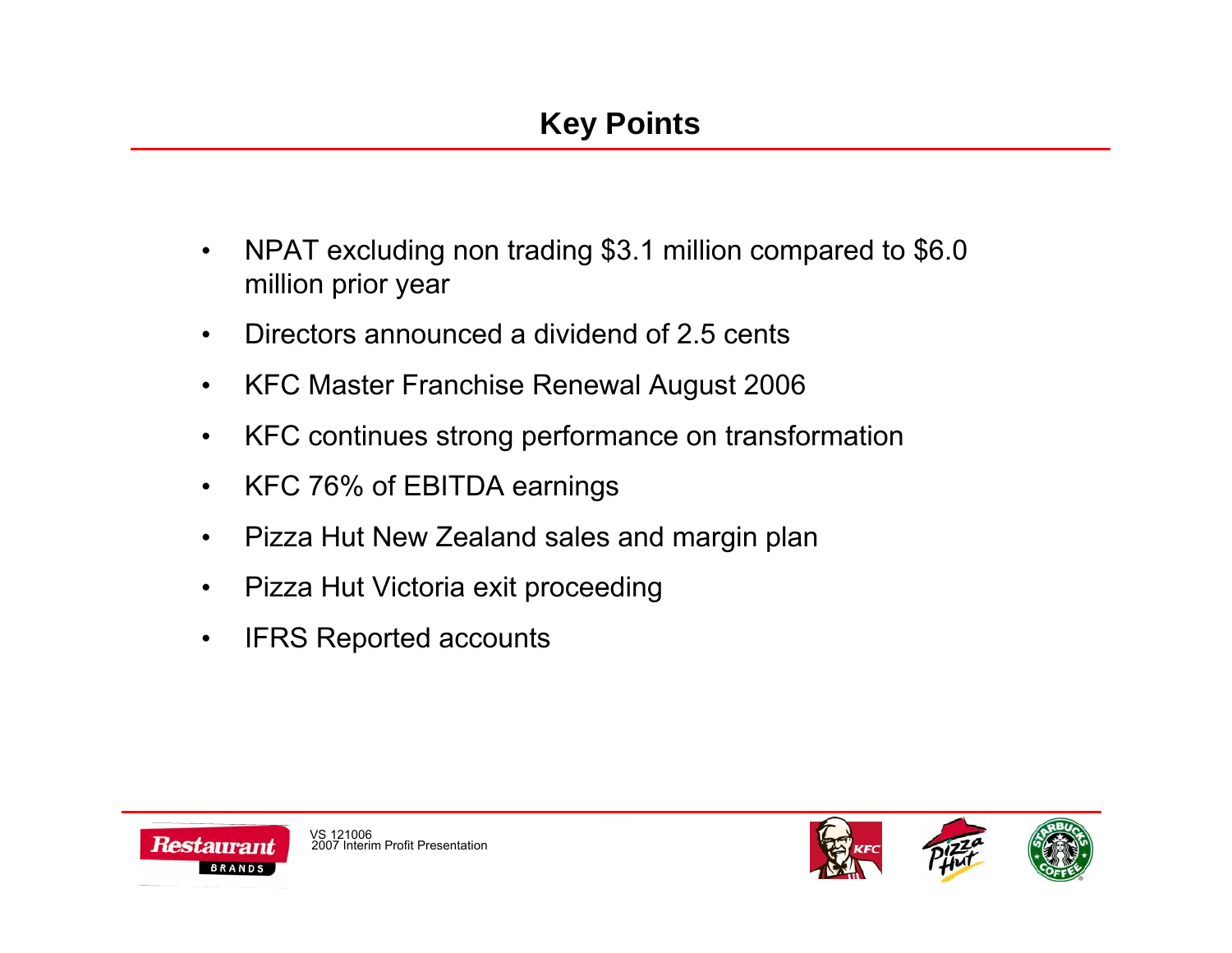# **Half Year Result September 2006**

| <b>SALES</b>                                                       |                |                |               |
|--------------------------------------------------------------------|----------------|----------------|---------------|
|                                                                    | Half Year 2007 | Half Year 2006 | $\frac{0}{0}$ |
|                                                                    | \$000's        | \$000's        | Change        |
|                                                                    |                |                |               |
| <b>KFC</b>                                                         | 95,837         | 90,758         | $+5.6$        |
|                                                                    |                |                |               |
| Pizza Hut                                                          | 44,124         | 49,869         | $-11.5$       |
| <b>Starbucks Coffee</b>                                            | 16,256         | 14,348         | $+13.3$       |
|                                                                    |                |                |               |
| <b>Total NZ Operations</b>                                         | 156,217        | 154,975        | $+0.8$        |
| Pizza Hut Victoria*                                                | 15,786         | 15,627         | $+1.0$        |
|                                                                    |                |                |               |
| <b>Total Sales</b>                                                 | 172,003        | 170,602        | $+0.8$        |
| *In Australian dollars, total sales growth of -8.3%                |                |                |               |
| VS 121006<br><b>Restaurant</b><br>2007 Interim Profit Presentation |                | KFC            |               |

**BRANDS**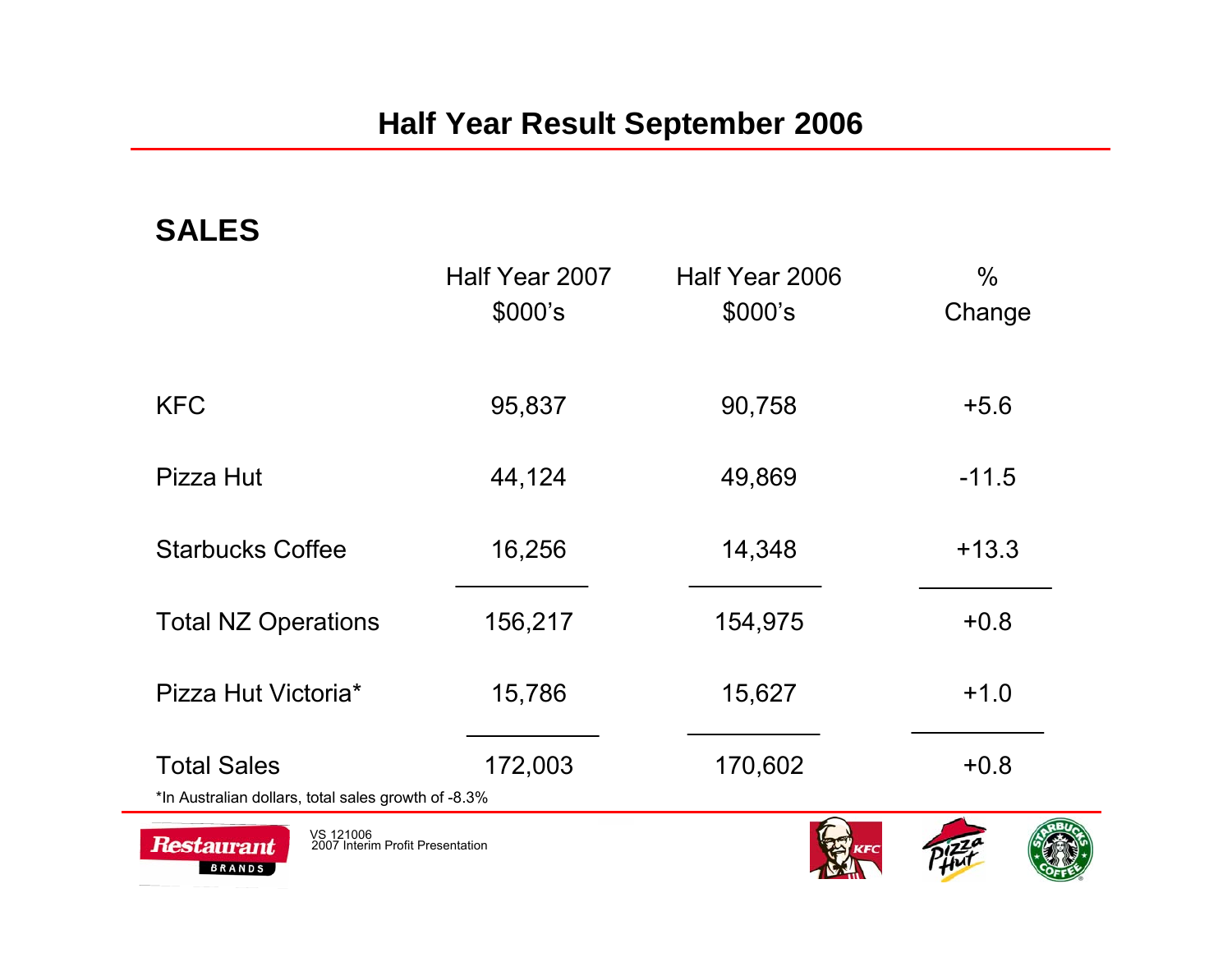# **STORE EARNINGS (EBITDA)**

|                                                                                     | Half Year 2007 | $\frac{0}{0}$ | Half Year 2006* | $\frac{0}{0}$ | $\frac{0}{0}$ |
|-------------------------------------------------------------------------------------|----------------|---------------|-----------------|---------------|---------------|
| <b>Continued Operations</b>                                                         | \$000's        | <b>Sales</b>  | \$000's         | <b>Sales</b>  | Change        |
| <b>KFC</b>                                                                          | 15,491         | 16.2          | 14,586          | 16.1          | $+6.2$        |
| Pizza Hut                                                                           | 3,152          | 7.1           | 6,689           | 13.4          | $-52.9$       |
| <b>Starbucks Coffee</b>                                                             | 1,753          | 10.8          | 2,168           | 15.1          | $-19.1$       |
| <b>Total Continued Operations</b>                                                   | 20,396         | 13.1          | 23,443          | 15.0          | $-13.0$       |
| <b>Discontinued Operations</b>                                                      |                |               |                 |               |               |
| Pizza Hut Victoria<br>* Adjusted for IFRS                                           | (1,581)        | (10.0)        | (87)            | (0.6)         | n/a           |
| VS 121006<br>2007 Interim Profit Presentation<br><b>Restaurant</b><br><b>BRANDS</b> |                |               |                 |               |               |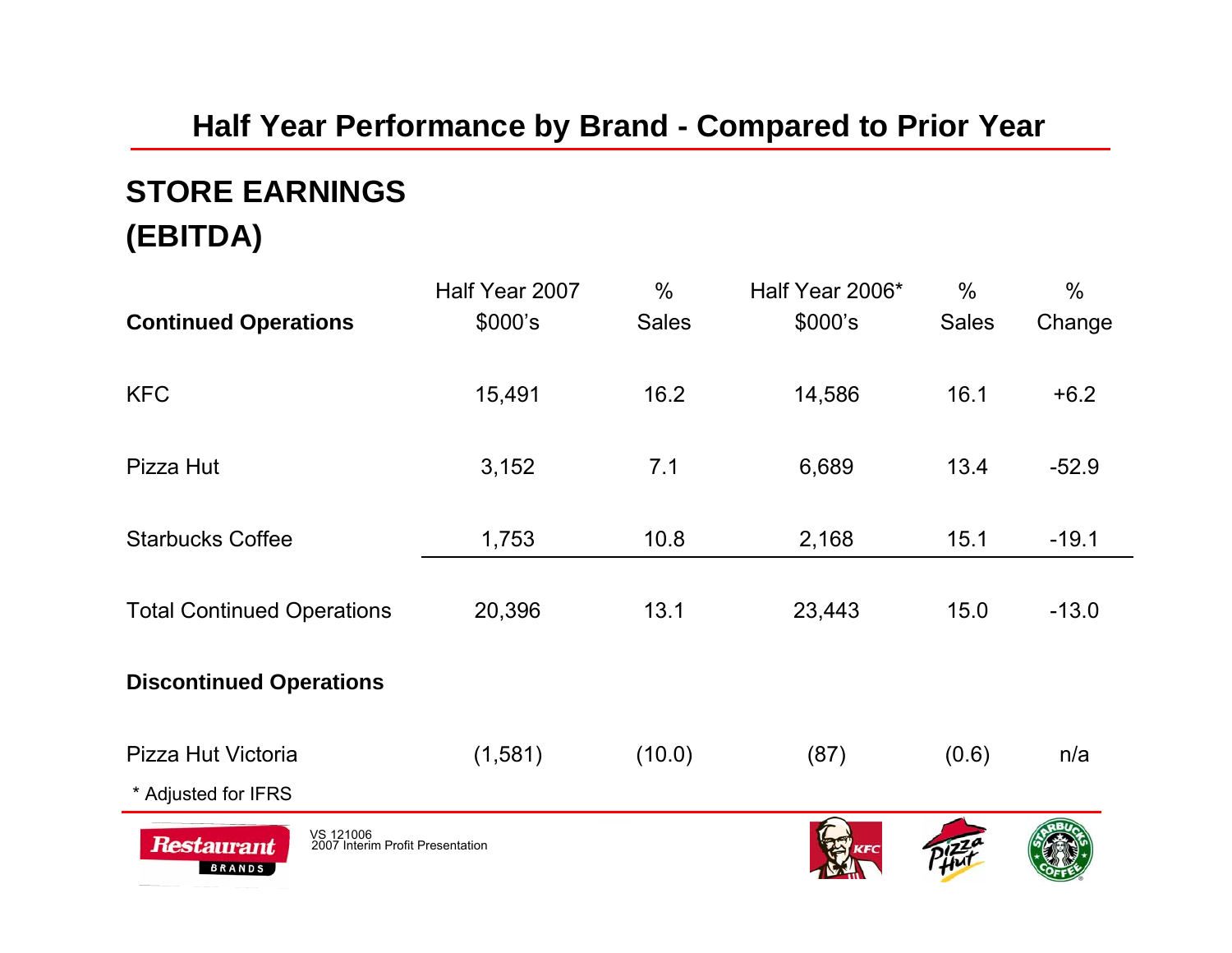# **Half Year Consolidated Group Result**

| <b>Continued Operations</b>      | 2007    | 2006     | $\frac{0}{0}$ |
|----------------------------------|---------|----------|---------------|
|                                  | \$000's | \$000's* | Change        |
|                                  |         |          |               |
| <b>Total Revenue</b>             | 156,436 | 155,181  | $+0.8$        |
| <b>Brand EBITDA</b>              | 20,396  | 23,443   | $-13.0$       |
| Depreciation                     | 5,695   | 4,769    | $+5.1$        |
| G&A                              | 6,187   | 6,619    | $-6.5$        |
| <b>EBIT</b>                      | 7,157   | 11,835   | $-39.5$       |
| <b>NPAT</b>                      | 3,877   | 7,377    | $-47.4$       |
| Loss from discontinued operation | (3,668) | (4,692)  | $+21.8$       |
| <b>NPAT</b>                      | 209     | 2,685    | $-92.2$       |
| <b>NPAT before non trading</b>   | 3,053   | 5,985    | $-49.0$       |

\* Adjusted for IFRS





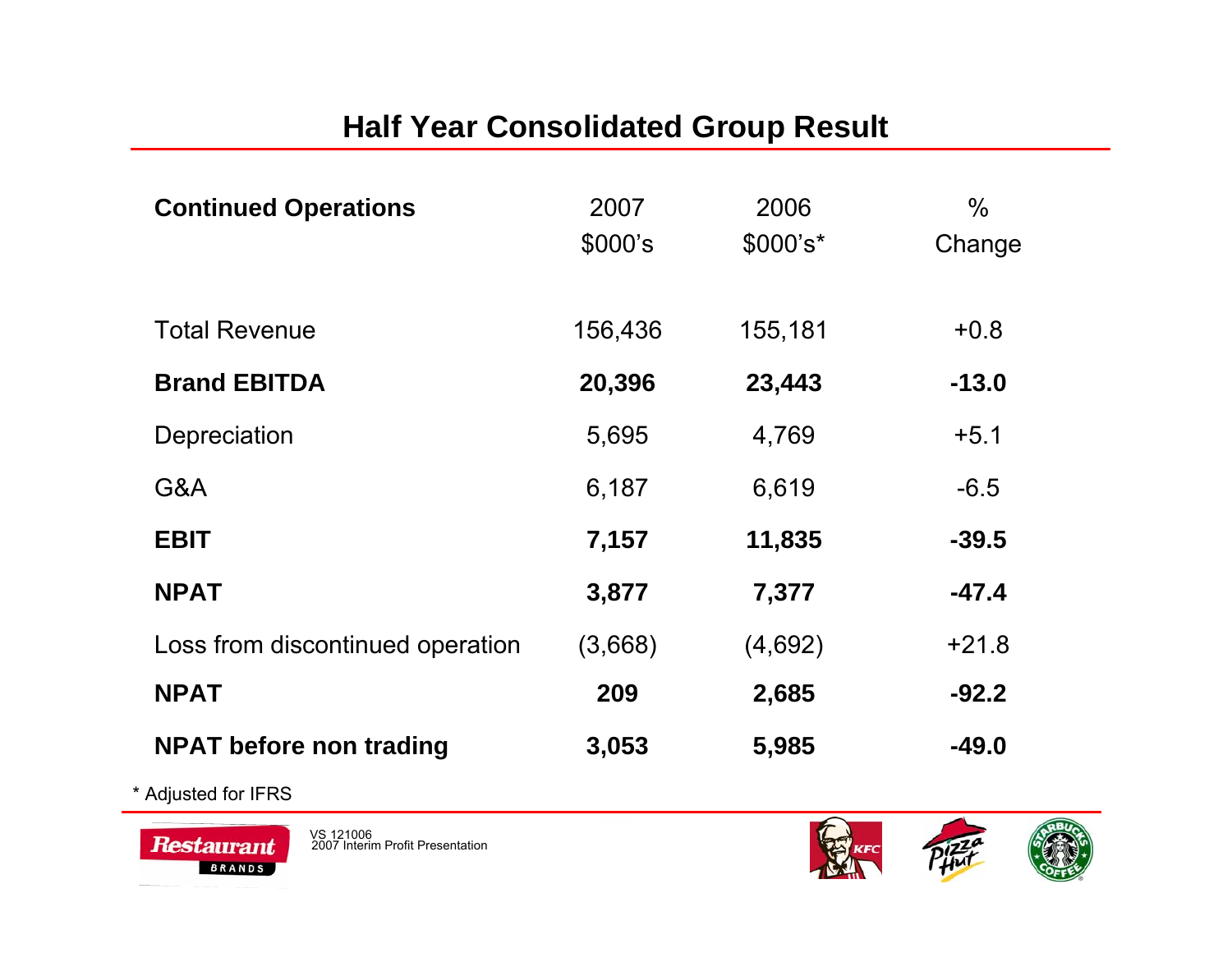# **Non Trading Items**

|                                              |       | \$000's |
|----------------------------------------------|-------|---------|
| Pizza Hut Victoria                           |       |         |
| Impairment of investment                     | 2,714 |         |
|                                              |       |         |
| <b>KFC Transformation and store closures</b> | 1,458 |         |
|                                              |       |         |
|                                              |       | \$4,172 |



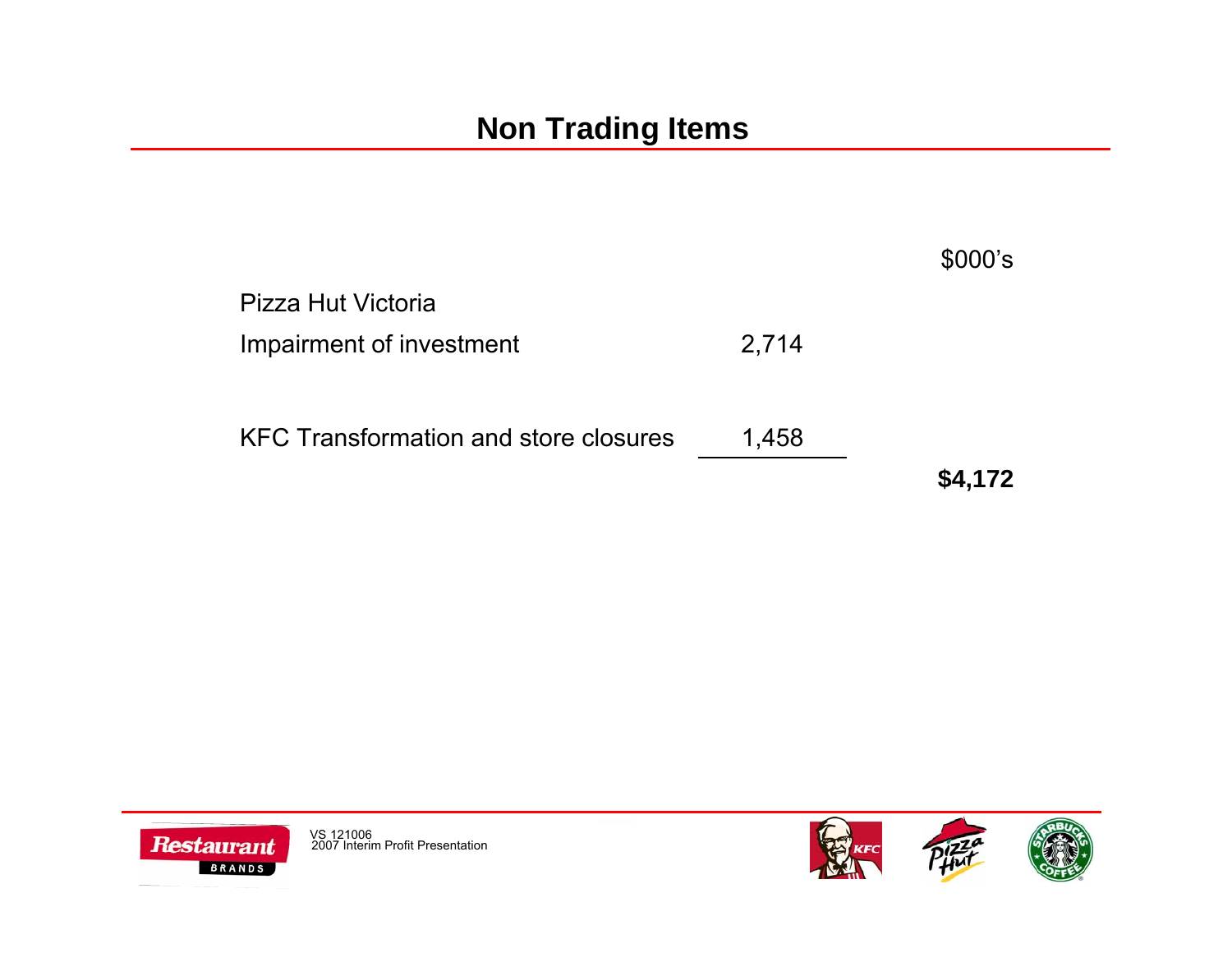# **Half Year Review**

|                                        | Half Year 2007 | Half Year 2006 |
|----------------------------------------|----------------|----------------|
| EPS (excluding non trading)            | 3.1 cents      | 6.2 cents      |
| <b>DPS</b>                             | 2.5 cents      | 4.5 cents      |
| Interest Cover (excluding non-trading) | 4.5x           | 10.5x          |
| Gearing (Net Debt: Debt + Equity)      | 51.6%          | 37.4%          |
| <b>Total Net Borrowings</b>            | \$41.8m        | \$27.2m        |
| <b>Operating Cash Flows</b>            | \$8.9m         | \$13.4m        |
| <b>Investing Cash Flows</b>            | \$14.7m        | \$9.5m         |



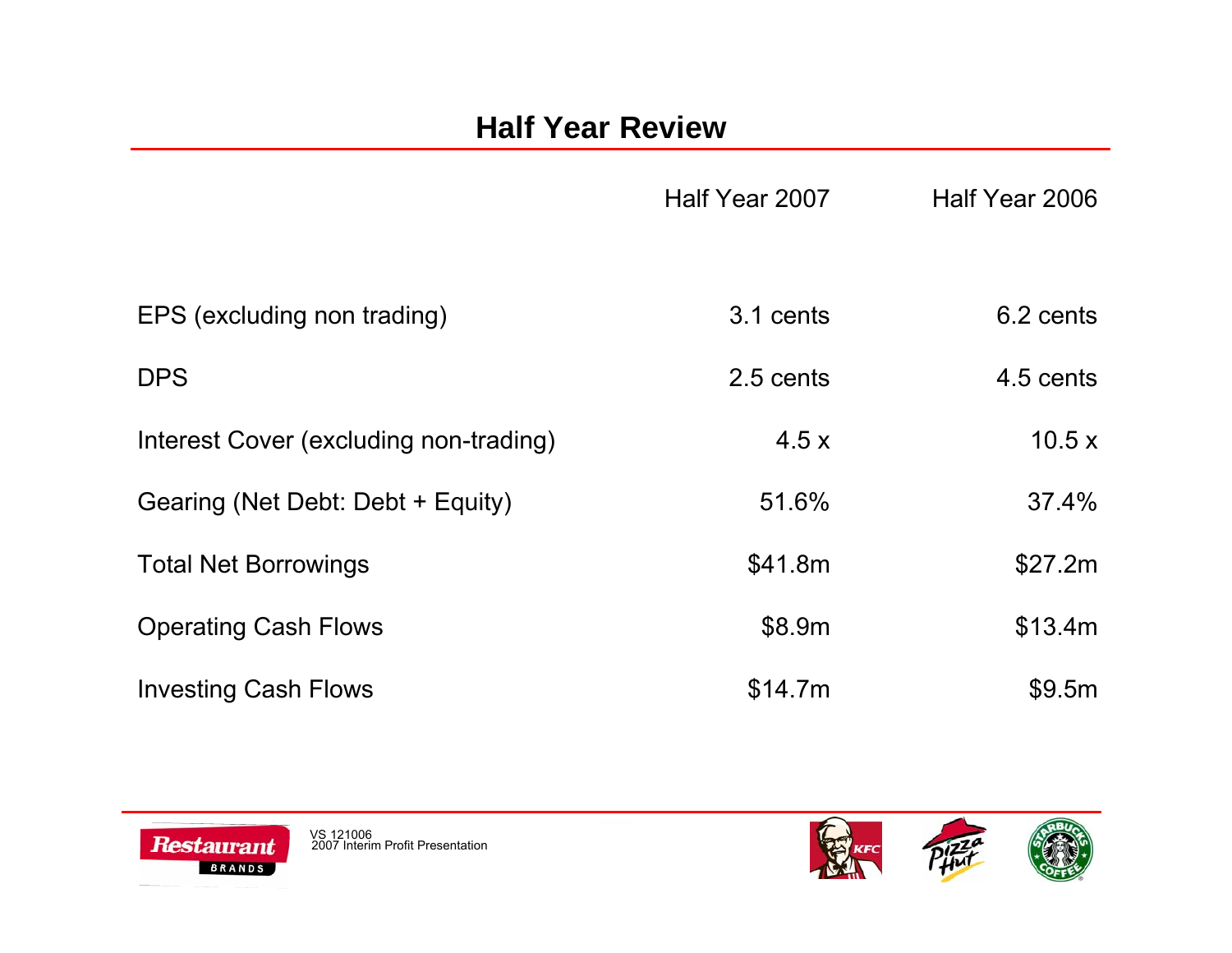- •24 stores under a sale and purchase process
- •15 of these to be settled during November
- •9 of the 24 in process to be settled before year end
- •1 store closed
- $\bullet$ Further interest in other stores
- •Reduced overhead in PHV payroll, accounts, support staff



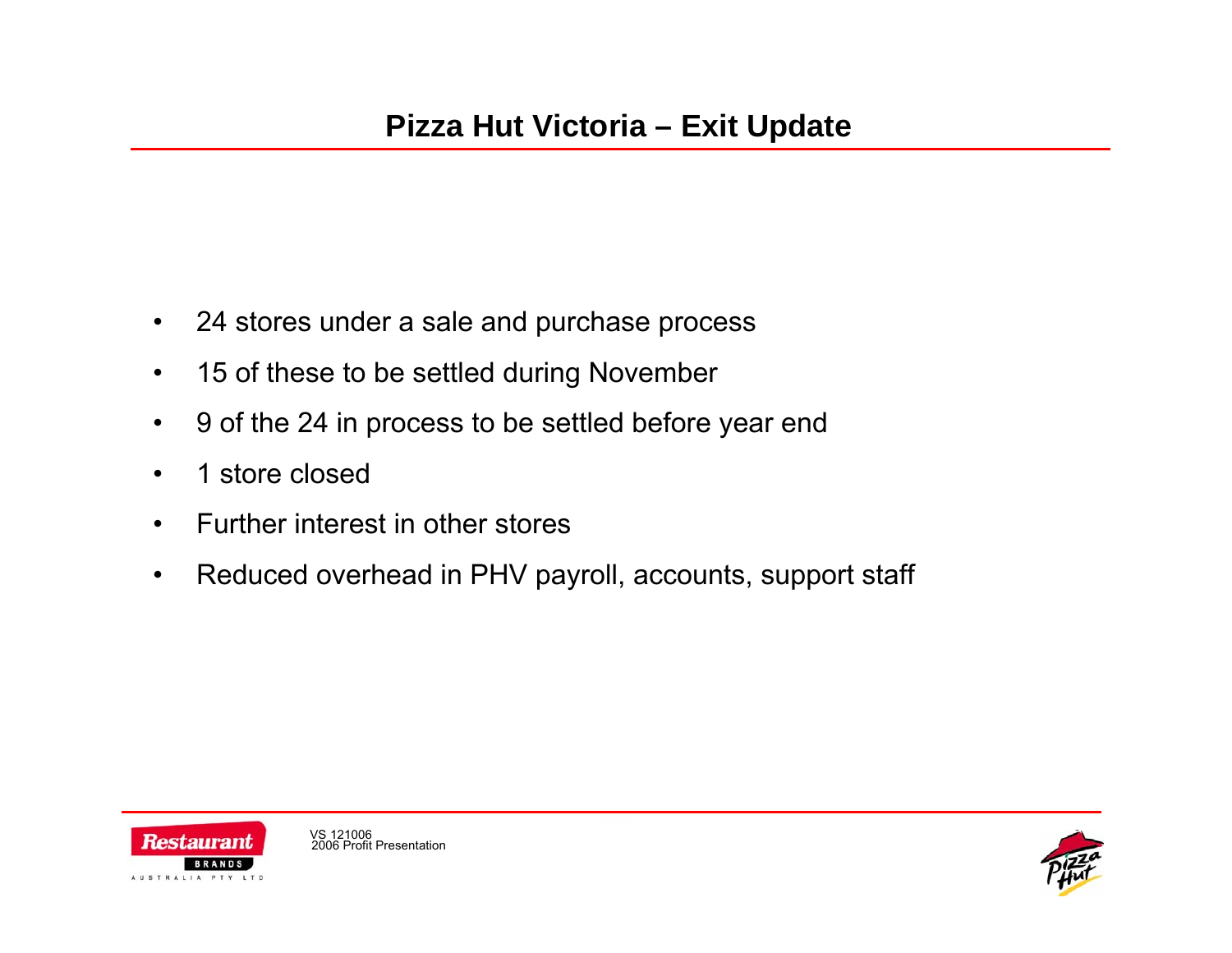- •NPAT before non trading was \$1.8m loss, similar to last year
- •Directors elected to write off Goodwill of \$2.9m in prior year
- •Directors evaluated further the investment further and wrote down by \$2.6m
- •NPAT after non trading of \$3.7m loss compared to prior year \$4.7m loss
- •Pizza Hut Victoria considered a discontinued operation
- •Trading difficult when sale announced
- •Store managers left to seek other employment
- •Area Manager span increased



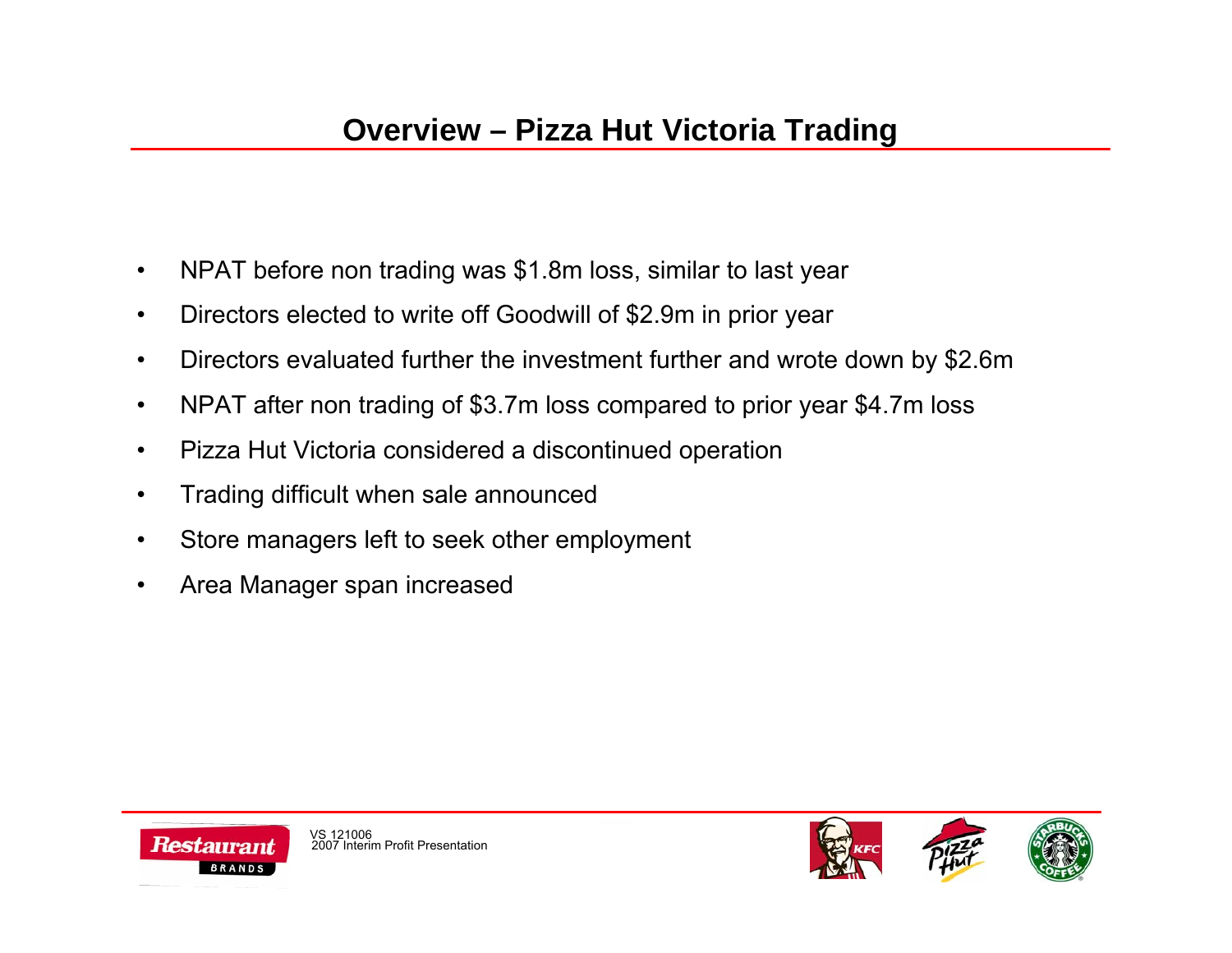#### **Management Leadership Team - October 2006**







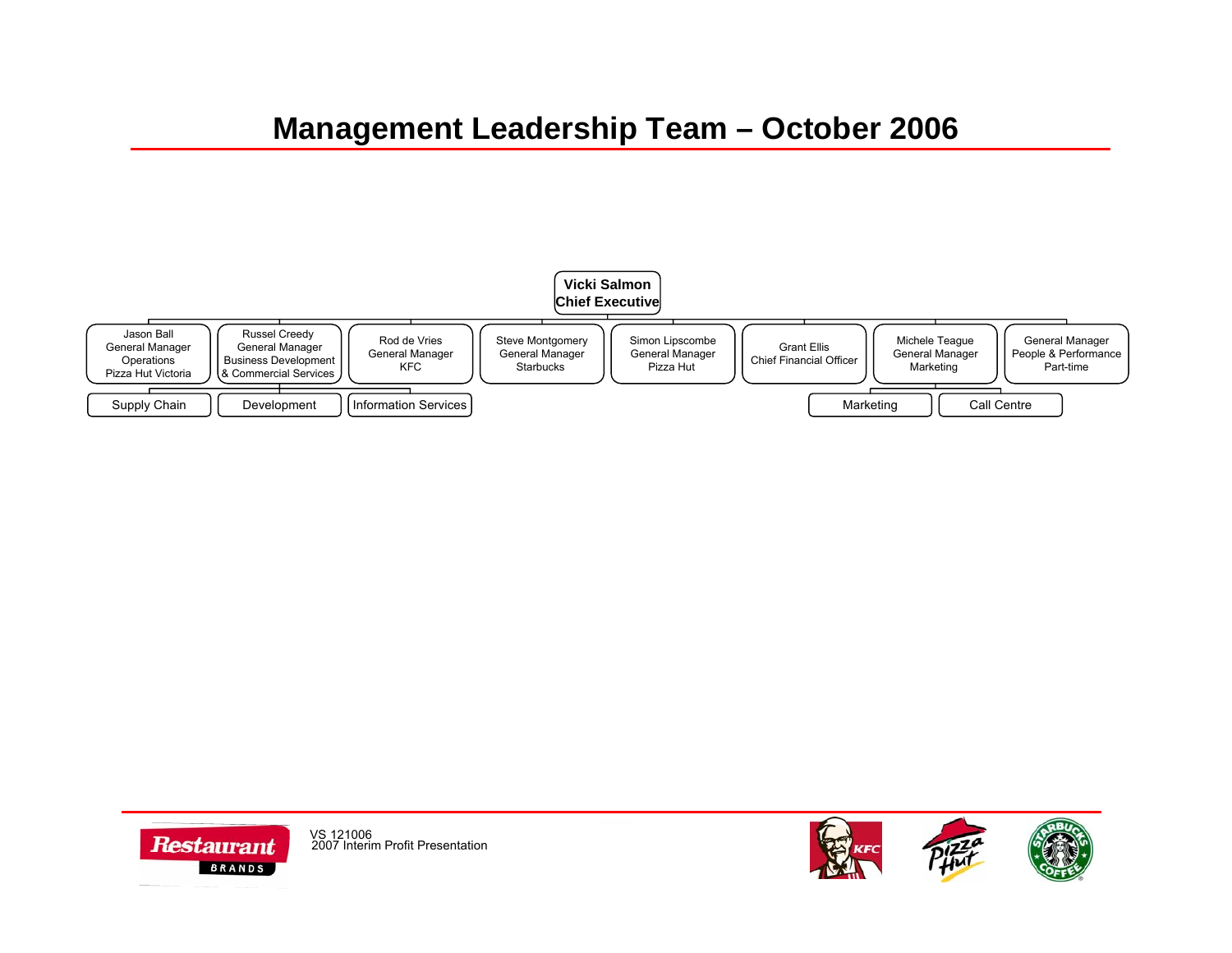|             | <b>Same Store</b><br><b>Sales Growth</b> | <b>Total Sales</b><br><b>Growth</b> | <b>EBITDA</b><br><b>Growth</b> | <b>EBITDA</b><br><b>Margin</b><br><b>Growth</b> | <b>Store</b><br><b>Development</b> |
|-------------|------------------------------------------|-------------------------------------|--------------------------------|-------------------------------------------------|------------------------------------|
| <b>KFC</b>  |                                          | X                                   | $\mathcal{N}$                  | $\mathcal{N}$                                   | $\sqrt{\sqrt{}}$                   |
| <b>PHNZ</b> |                                          | $\sqrt{\sqrt{2}}$                   | X                              | X                                               | $\sqrt{\sqrt{2}}$                  |
| <b>SB</b>   | $\sqrt{\sqrt{2}}$                        | $\sqrt{\sqrt{2}}$                   | $\sqrt{\sqrt{2}}$              | $\sqrt{\sqrt{2}}$                               | $\sqrt{\sqrt{}}$                   |
| <b>PHV</b>  | X                                        | X                                   | X                              | X                                               | X                                  |
| <b>RBNZ</b> |                                          | $\mathcal{N}$                       | $\boldsymbol{\Lambda}$         |                                                 | $\mathcal{N}$                      |



VS 1210062007 Interim Profit Presentation



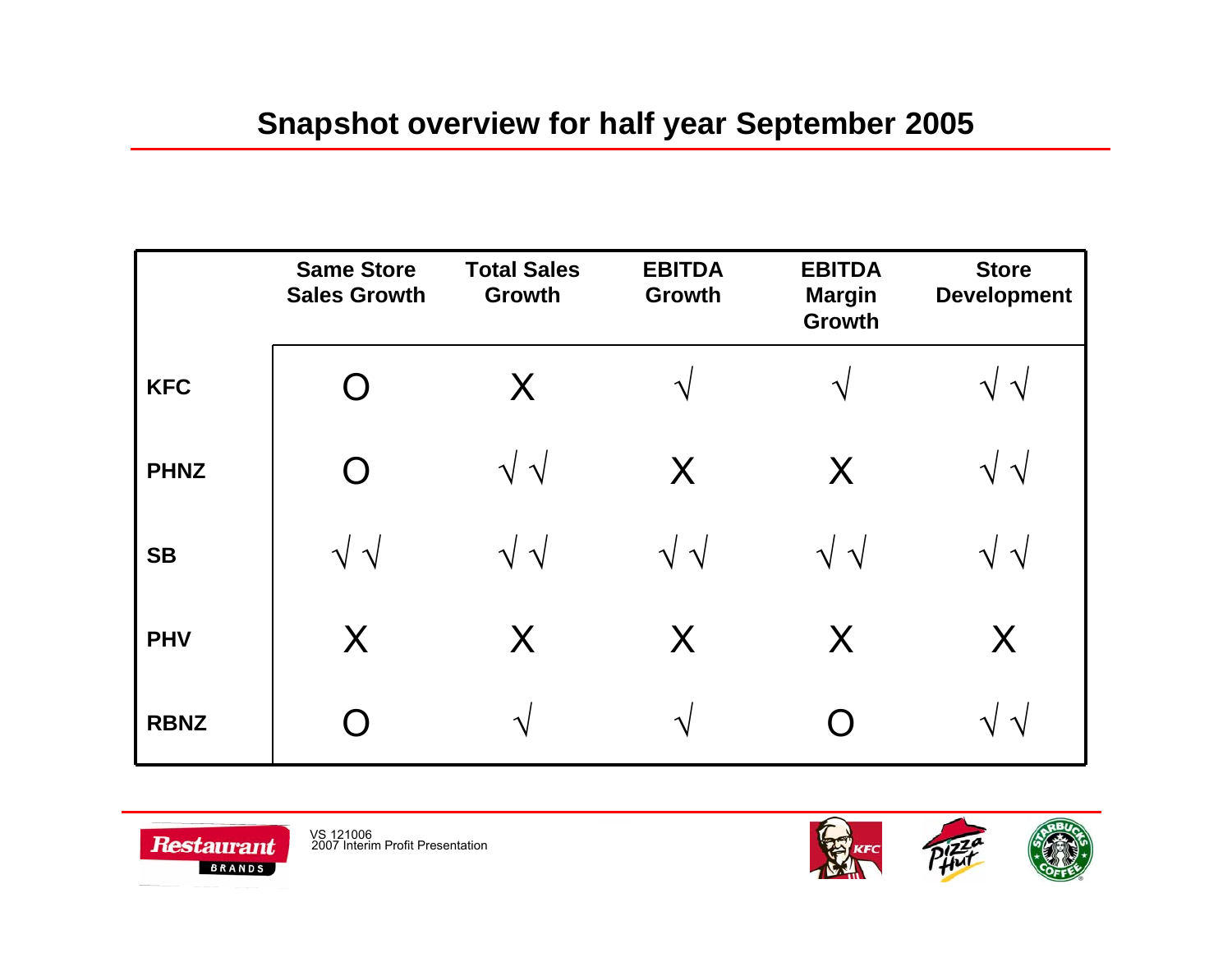#### **Snapshot overview for year ended February 2006**

|             | <b>Same Store</b><br><b>Sales Growth</b> | <b>Total Sales</b><br>Growth | <b>EBITDA</b><br><b>Growth</b> | <b>EBITDA</b><br><b>Margin</b><br><b>Growth</b> | <b>Store</b><br><b>Development</b> |
|-------------|------------------------------------------|------------------------------|--------------------------------|-------------------------------------------------|------------------------------------|
| <b>KFC</b>  | $\mathcal{N}$                            | $\mathcal{N}$                | $\sqrt{\sqrt{2}}$              | $\sqrt{\sqrt{2}}$                               | $\sqrt{\sqrt{}}$                   |
| <b>PHNZ</b> | X                                        | $\sqrt{\sqrt{2}}$            | X                              | X                                               | $\sqrt{\sqrt{2}}$                  |
| <b>SB</b>   | $\mathcal{N}$                            | $\sqrt{\sqrt{2}}$            | $\sqrt{\sqrt{2}}$              |                                                 | $\sqrt{\sqrt{}}$                   |
| <b>PHV</b>  | X                                        | X                            | X                              | X                                               | X                                  |
| <b>RBNZ</b> |                                          | $\mathcal{N}$                | $\boldsymbol{\Lambda}$         |                                                 | $\mathcal{N}$<br>$\sqrt{}$         |





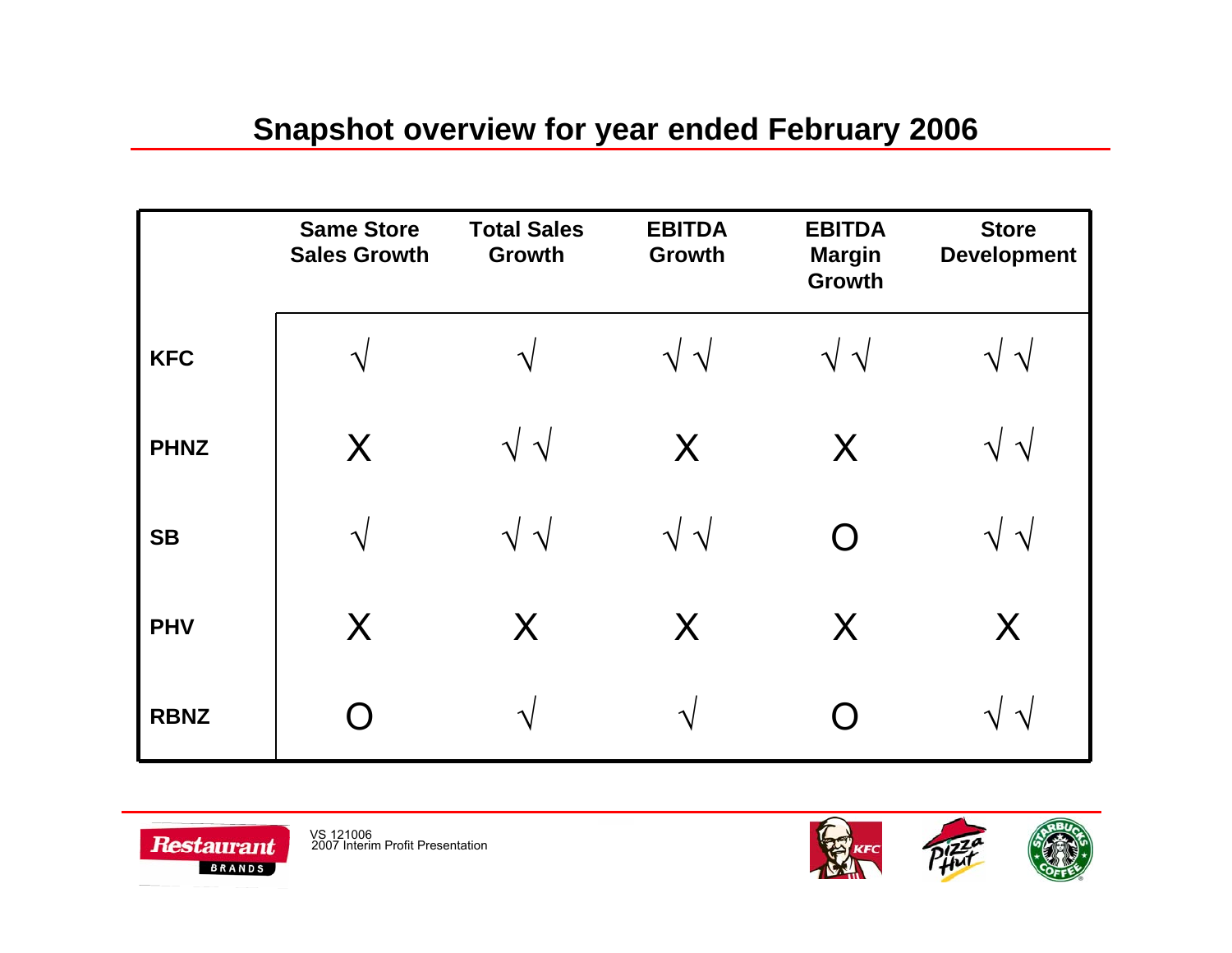|                      | <b>Same Store</b><br><b>Sales Growth</b> | <b>Total Sales</b><br><b>Growth</b> | <b>EBITDA</b><br><b>Growth</b> | <b>EBITDA</b><br><b>Margin</b><br><b>Growth</b> | <b>Store</b><br><b>Development</b> |
|----------------------|------------------------------------------|-------------------------------------|--------------------------------|-------------------------------------------------|------------------------------------|
| <b>KFC</b>           | $\sqrt{\sqrt{}}$                         | $\sqrt{\sqrt{}}$                    | $\sqrt{\sqrt{2}}$              | $\mathcal{N}$                                   | $\mathcal{N}$                      |
| <b>PHNZ</b>          | XX                                       | $\mathsf{X}$                        | XX.                            | XX                                              |                                    |
| <b>SB</b>            | $\mathcal{N}$                            | $\sqrt{\sqrt{}}$                    | $\mathsf{X}$                   | X                                               |                                    |
| <b>NZ Operations</b> | $\mathcal{N}$                            | $\boldsymbol{\gamma}$               | X                              | X                                               | $\mathcal{N}$                      |



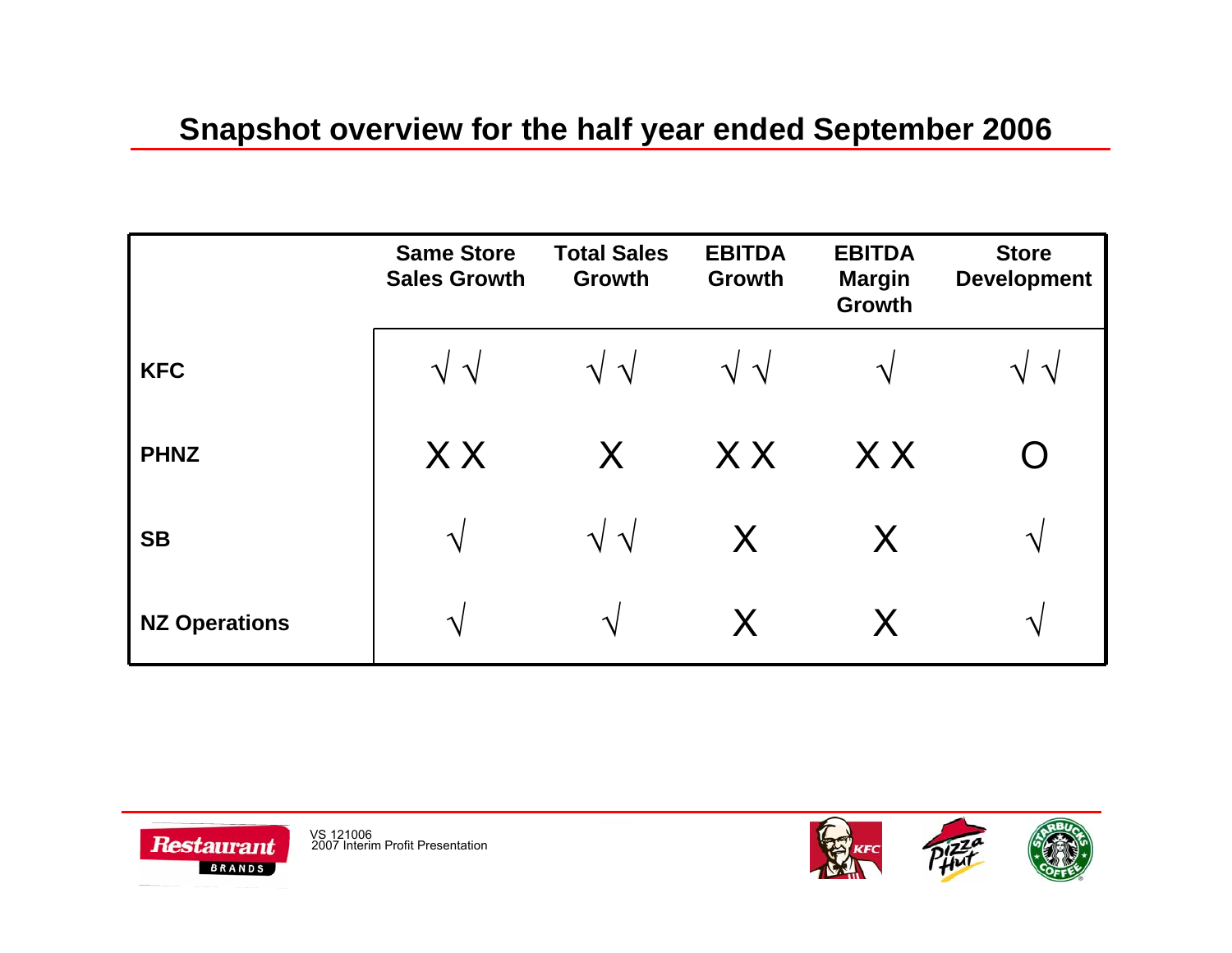- •Strong total sales growth and same store sales in KFC
- •Strong total sales growth in Starbucks Coffee
- •Half year dividend declared of 2.5 cents per share
- •EBITDA margin steady for KFC business from 16.1% from 16.2%, \$15.5m
- • Continue to execute Brand Transformation Plan for KFC with 21 stores transformed by February 2007
- $\bullet$ Re-opened 7 transformed KFC stores with results exceeding expectation
- • Pizza Hut New Zealand sales down 11.5% with margins impacted by cost increases and competitive pressure
- •Completed sale of 15 Pizza Hut Victoria stores, action on further stores
- • Impairment on the Pizza Hut Victoria business of \$2.6m with remaining value of \$4.1m





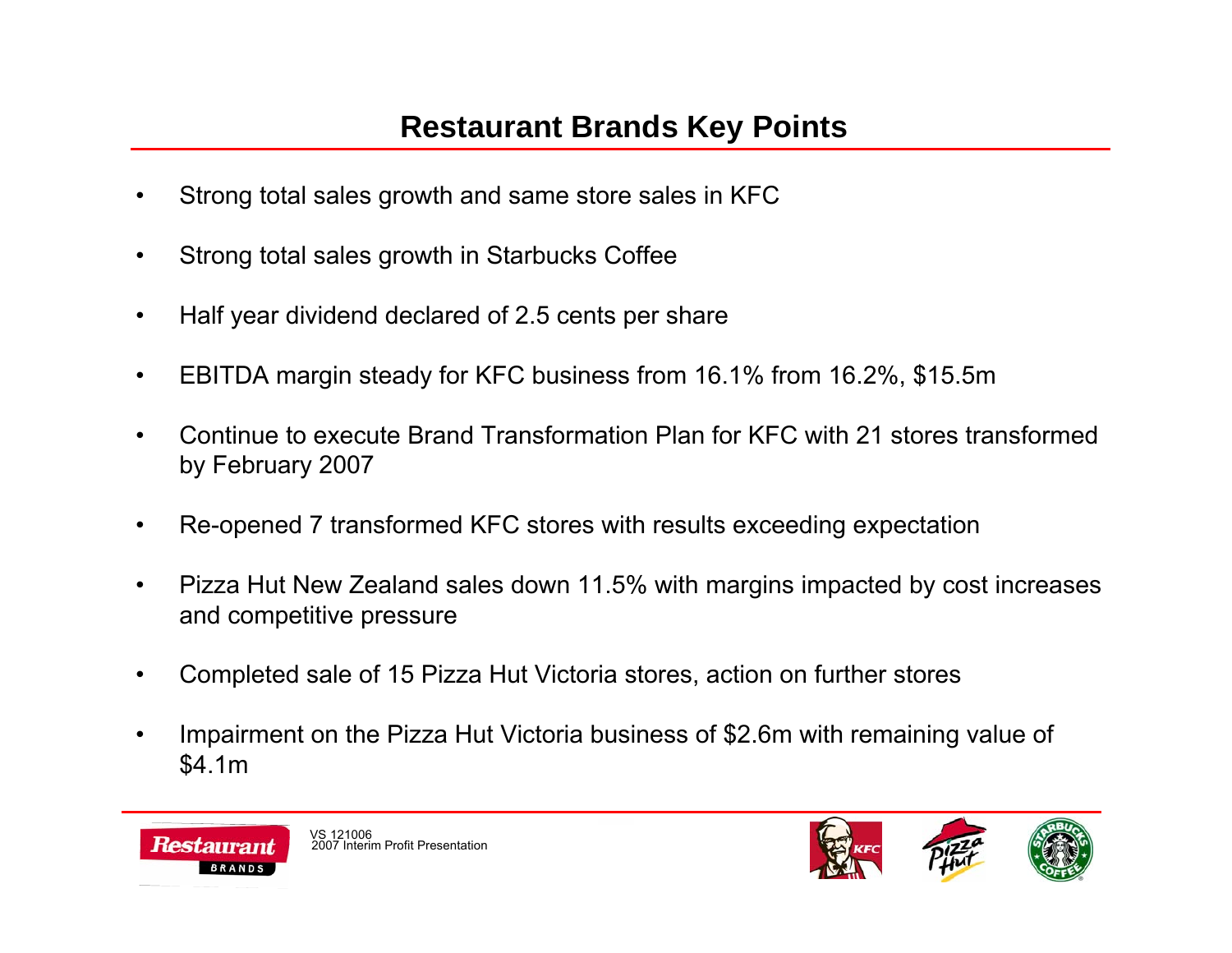#### **Company Committed to Future Store Growth**

### **Year End Store Numbers**



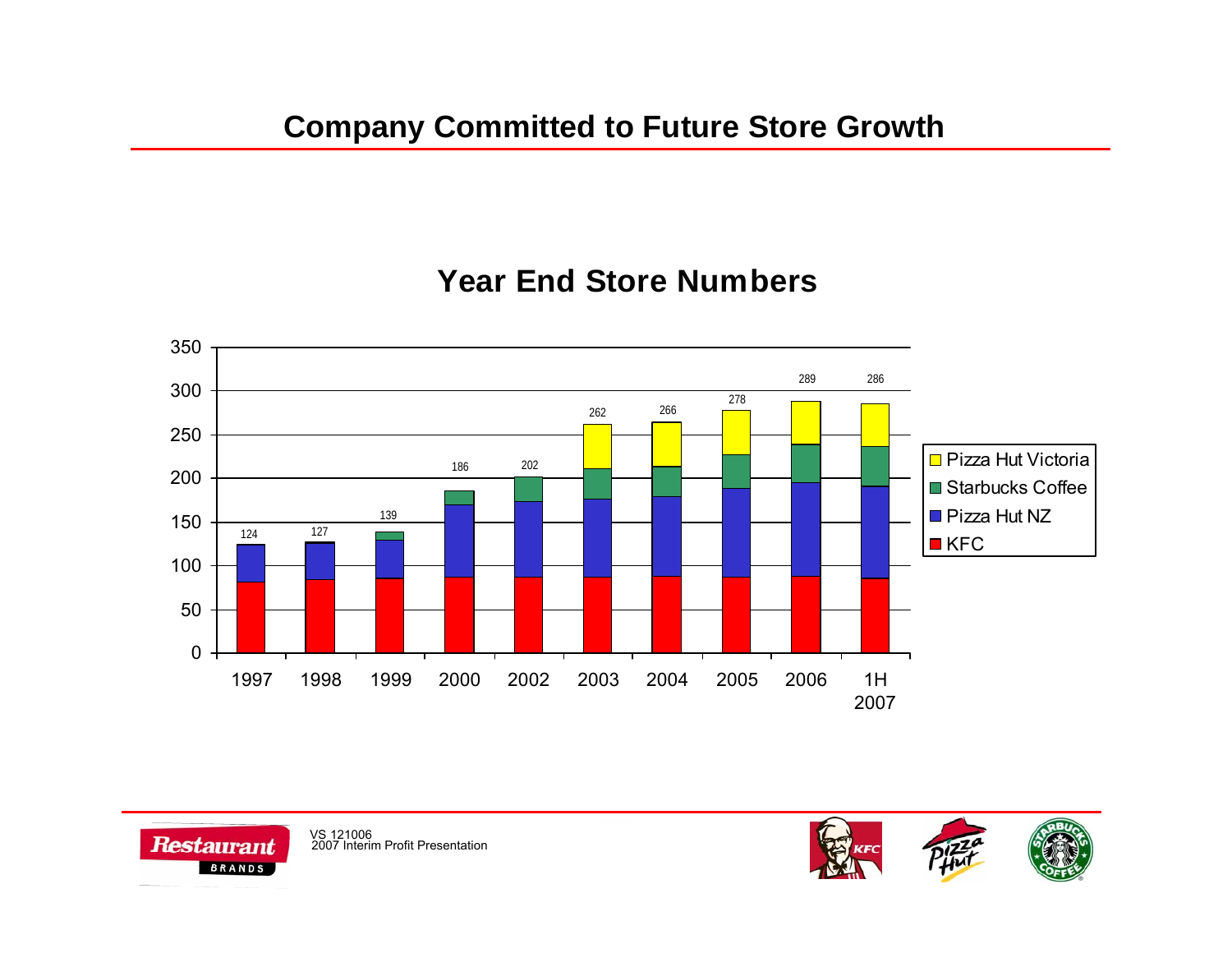



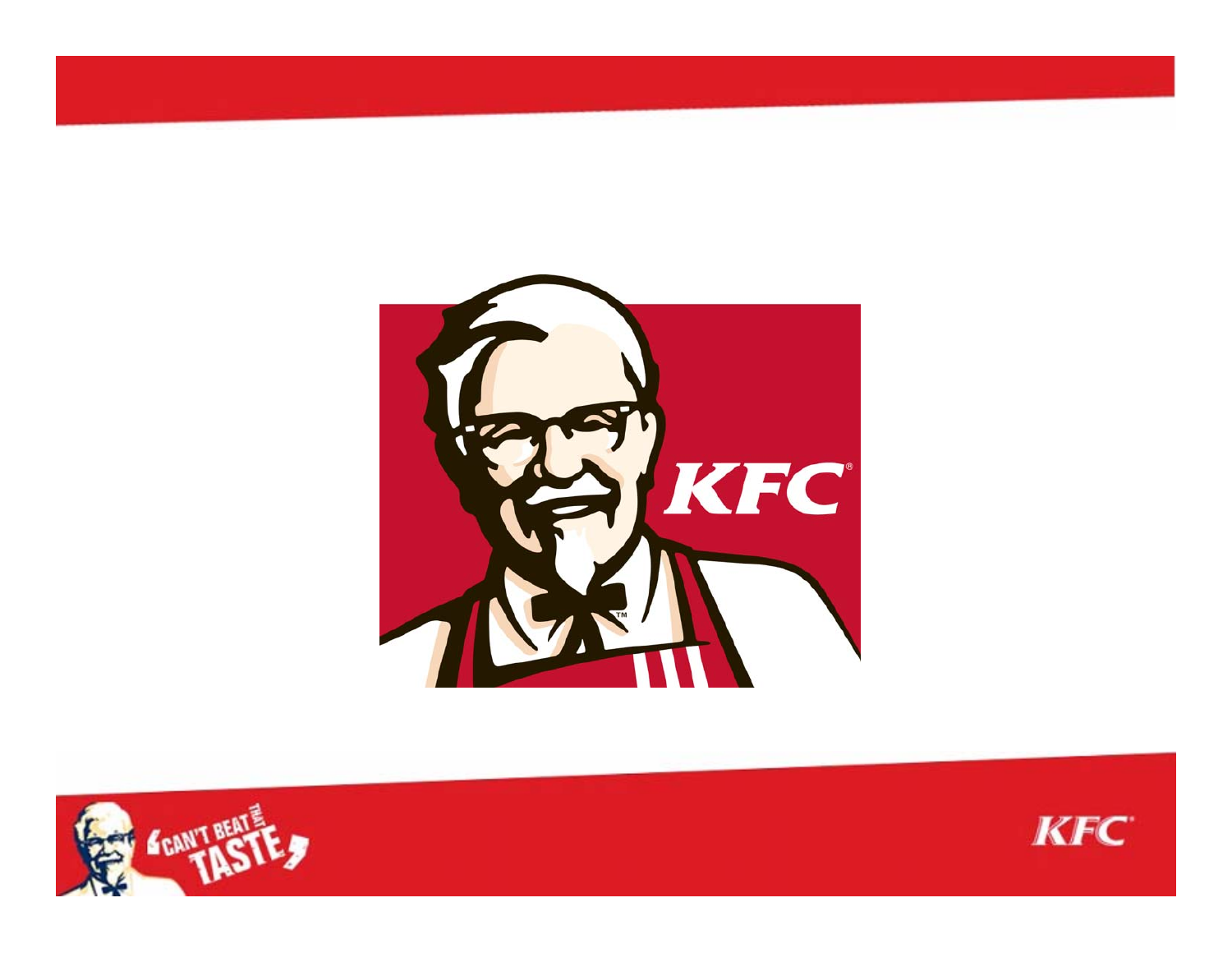# **KFC**

- $\bullet$ Total sales for the half were \$95.8m up 5.6% on 2006
- •Same store sales positive for 2007 and Q2 4.6%
- •Five quarters of growth





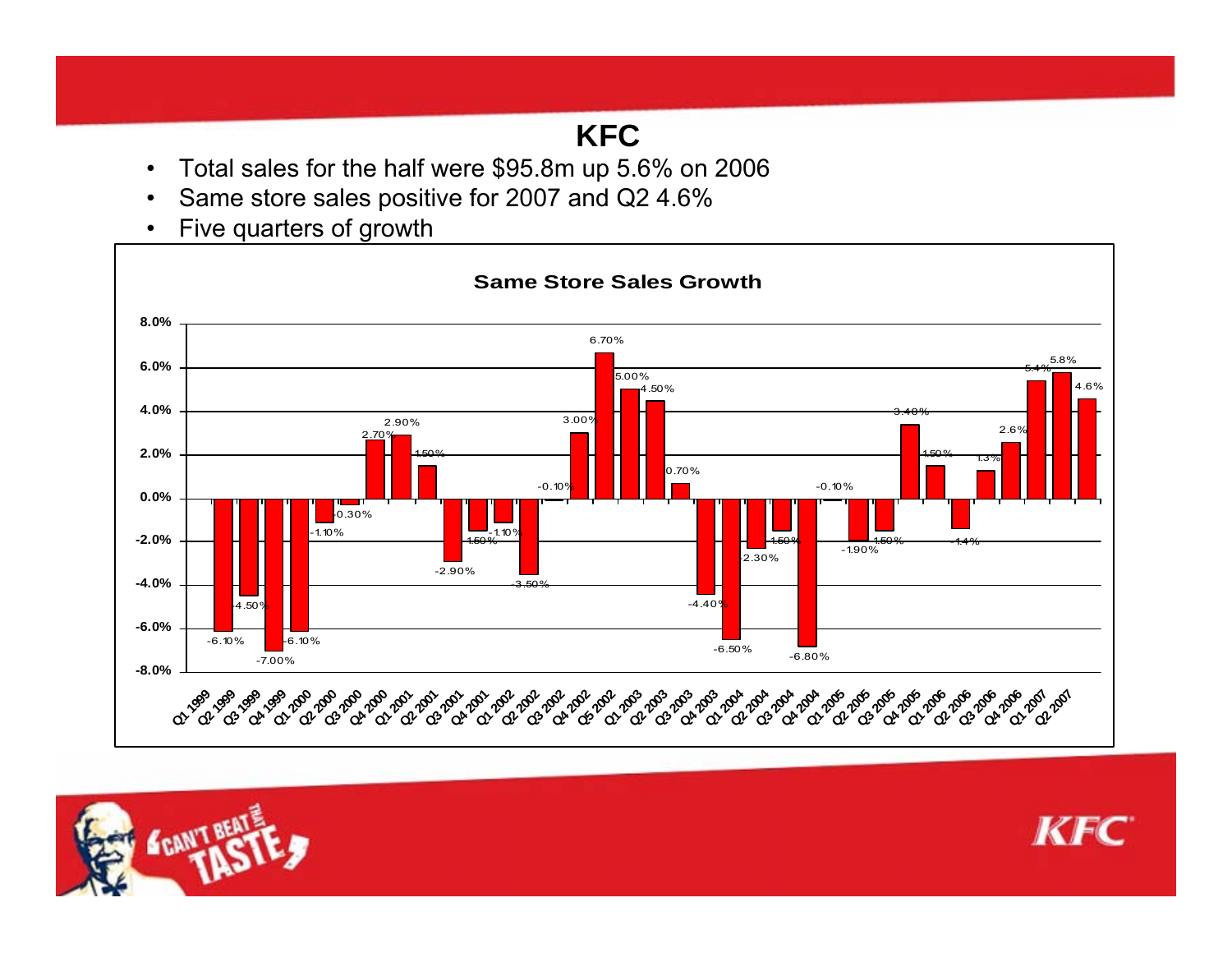#### **KFC Master Franchise Renewal**

- • 14 August 2006 signed Master Franchise Agreement for KFC for a further 10 years
- •Paid \$2.5m which immediately renewed 50% of stores
- • The remaining 50% automatically renewed on payment of balance in May 2007
- •Committed to \$35m towards transformation by August 2008
- •Spent to date \$16.5m by end of year approximately \$22m
- • Every store transformed over the next five years gets a new franchise agreement which gives a total of 20 years for that store



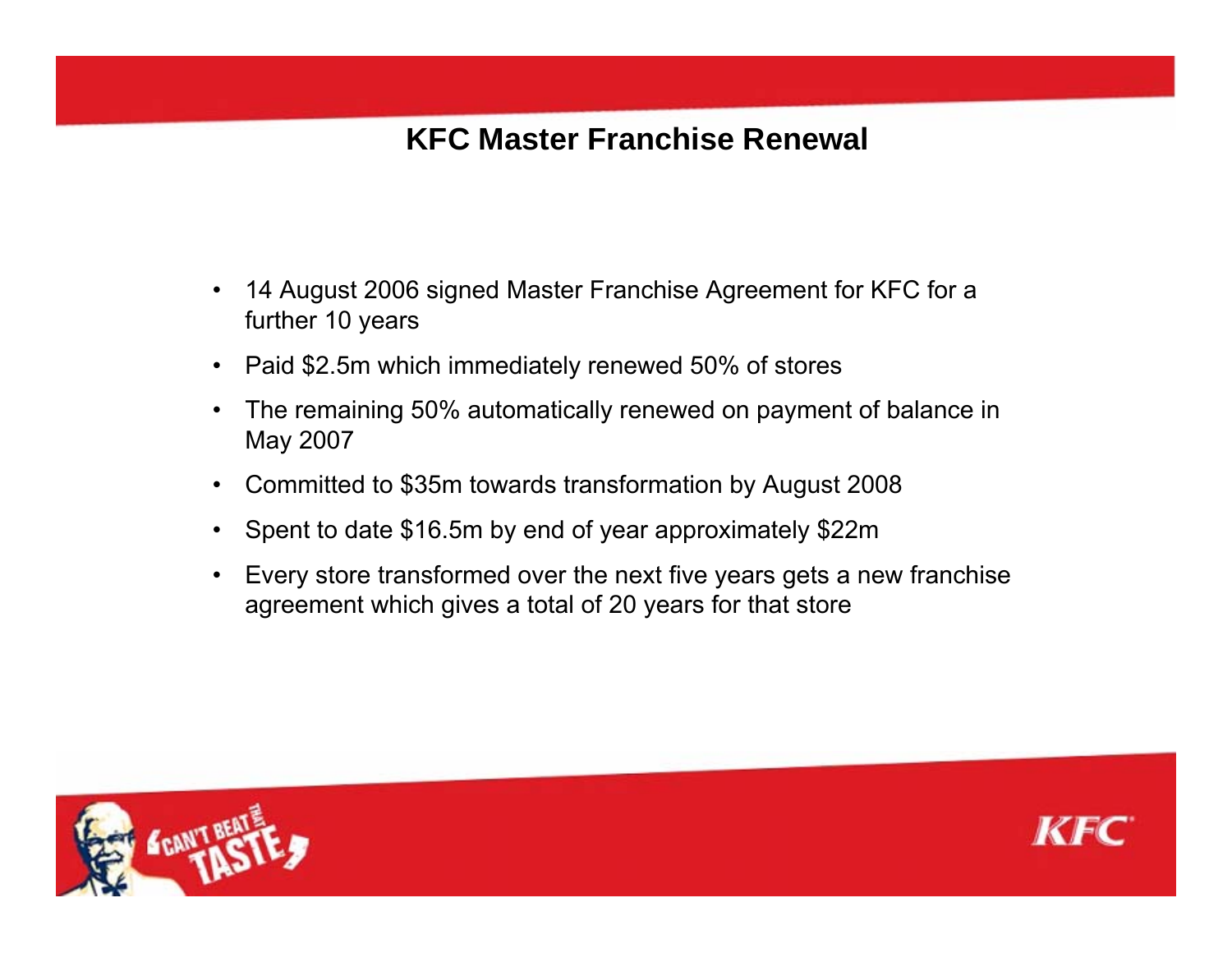# **KFC – Transformation Update**

- •86 stores at Half Year
- •• Closed two stores – Mt Roskill and Orewa lease end
- • KFC Major Transformation
	- $\blacktriangleright$ Matamata – April opening
	- $\blacktriangleright$ **▶ Dunedin South – April opening**
	- $\blacktriangleright$ **►** Pakuranga – June opening
	- $\blacktriangleright$  $\triangleright$  Ponsonby – July opening
	- $\blacktriangleright$  $\triangleright$  Riccarton – July opening
	- $\blacktriangleright$ Timaru – August opening
	- $\blacktriangleright$ Northmall – September opening

| 2007 Year indicative |  | Plan                                  | Actual<br>to date | revised<br>plan          |    |
|----------------------|--|---------------------------------------|-------------------|--------------------------|----|
|                      |  | <b>New Stores</b>                     |                   | $\overline{\phantom{0}}$ |    |
|                      |  | $\triangleright$ Major Refurbishments | 10                | $\prime$                 | 10 |
|                      |  | <b>Relocations</b>                    |                   |                          |    |



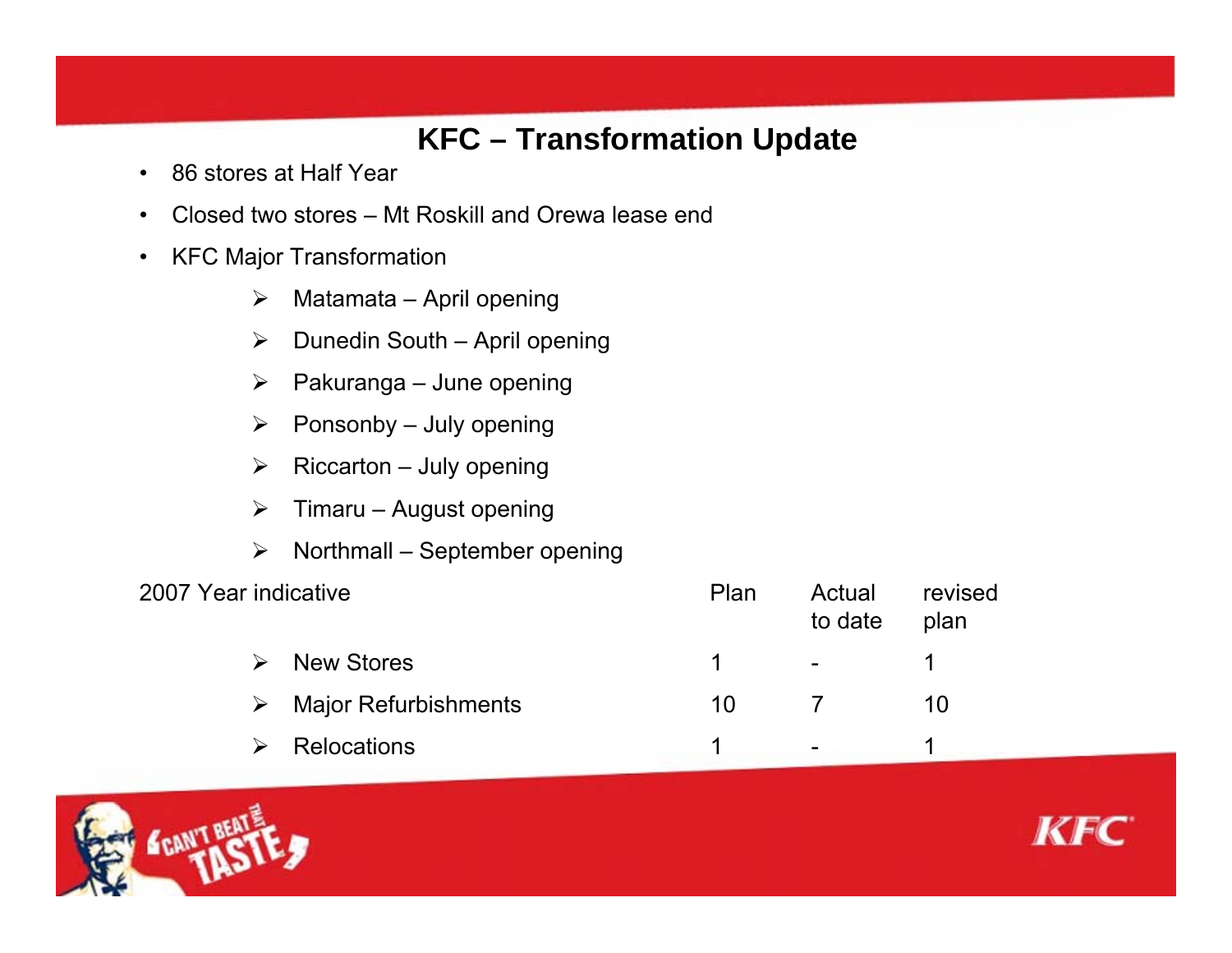# **KFC - Store Development – 2nd Half**

- •Manukau, Auckland – 13 October 2006
- •Lincoln Road, Auckland – Relocate
- $\bullet$ Shirley, Christchurch
- •Palmerston North
- •Horsham Downs, Hamilton – New Store



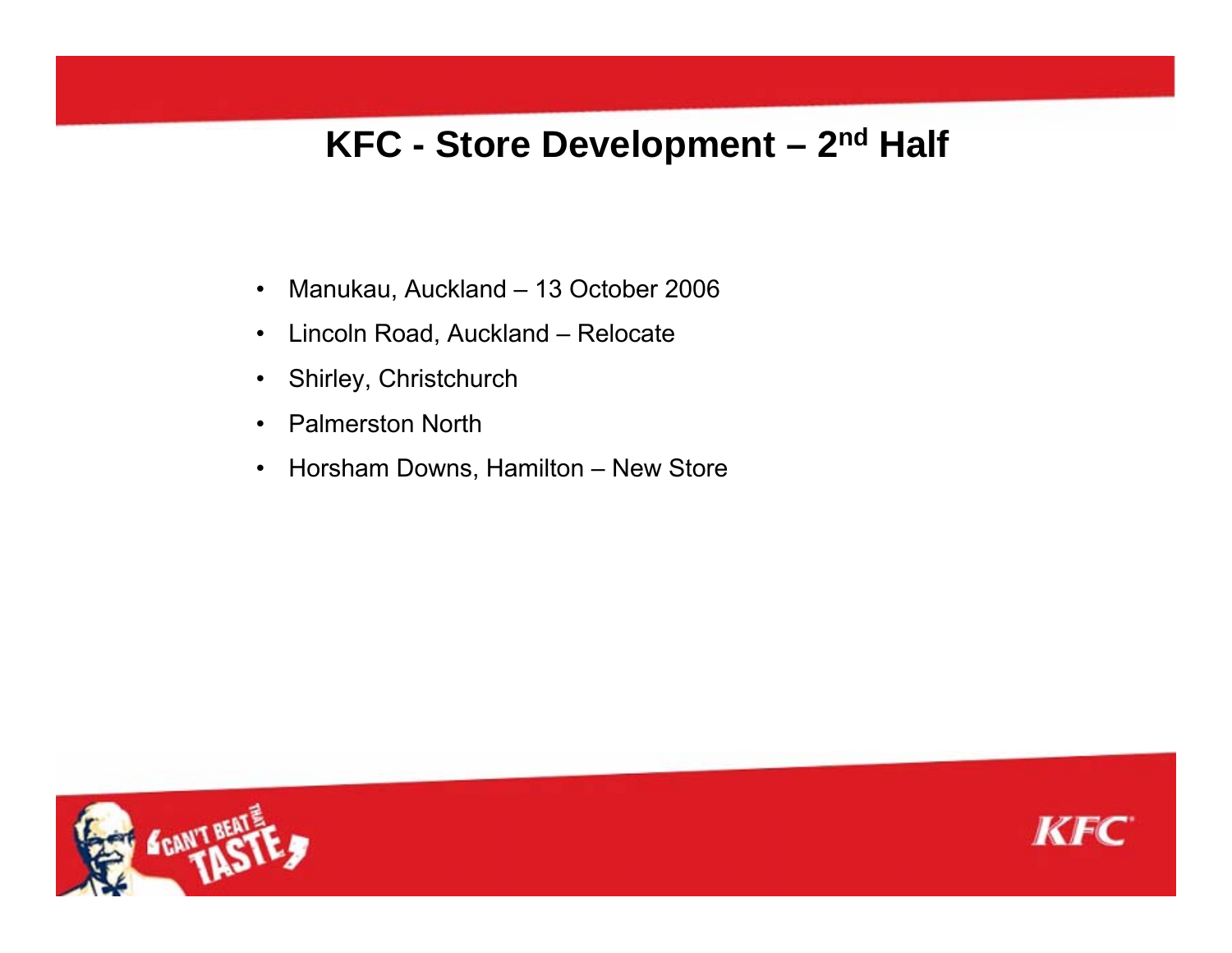# **KFC Ponsonby**





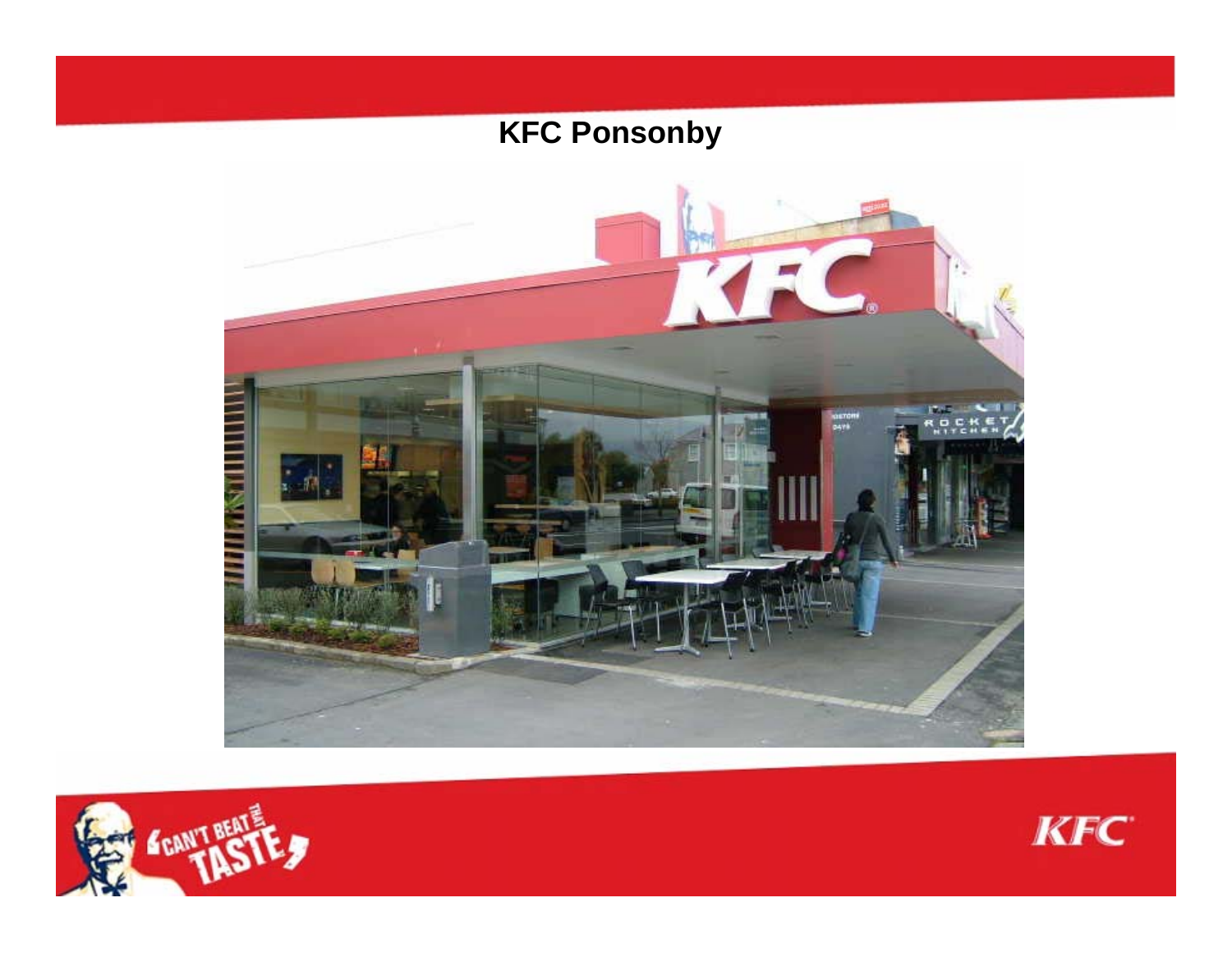# **KFC Pakuranga**





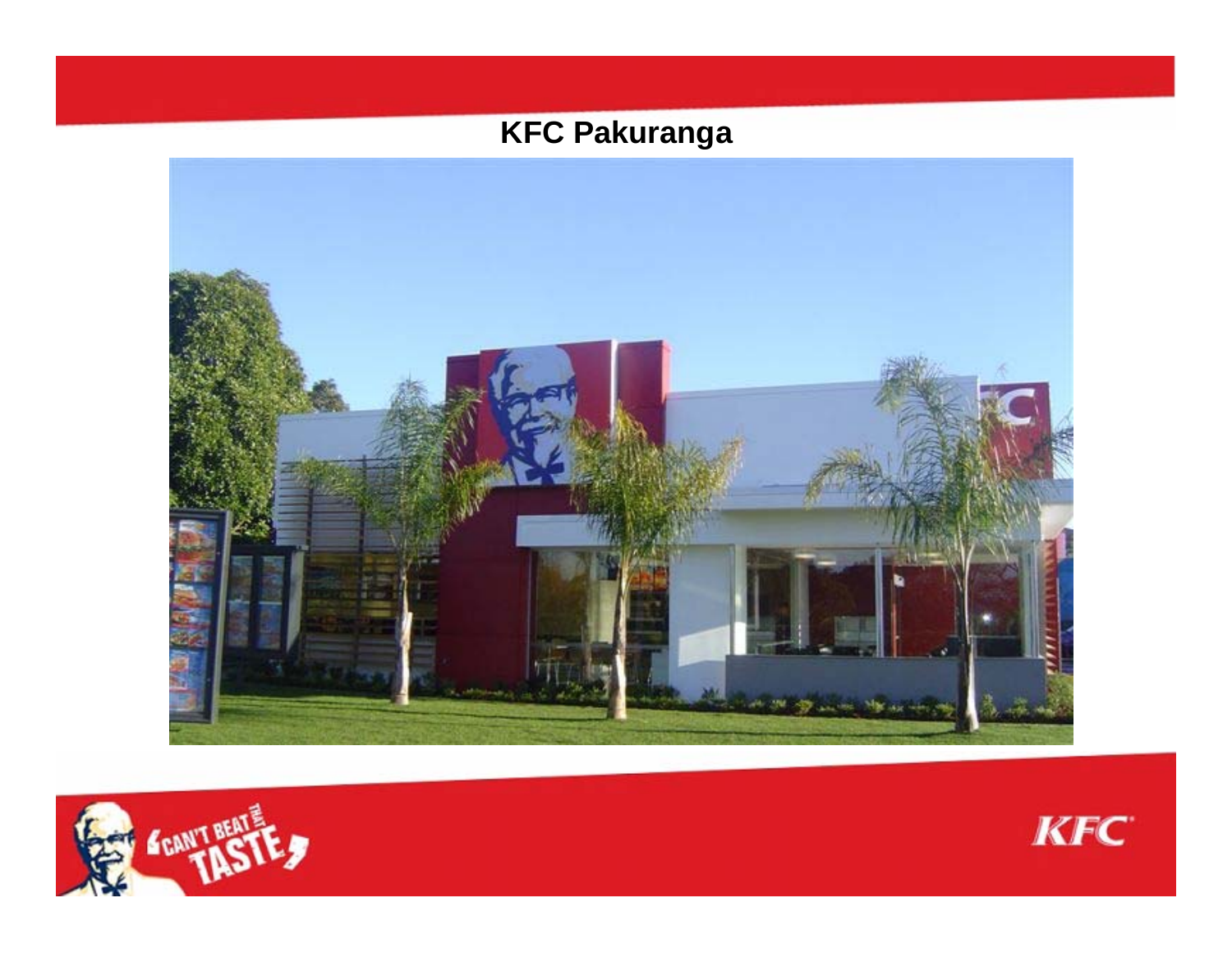# **KFC Timaru**





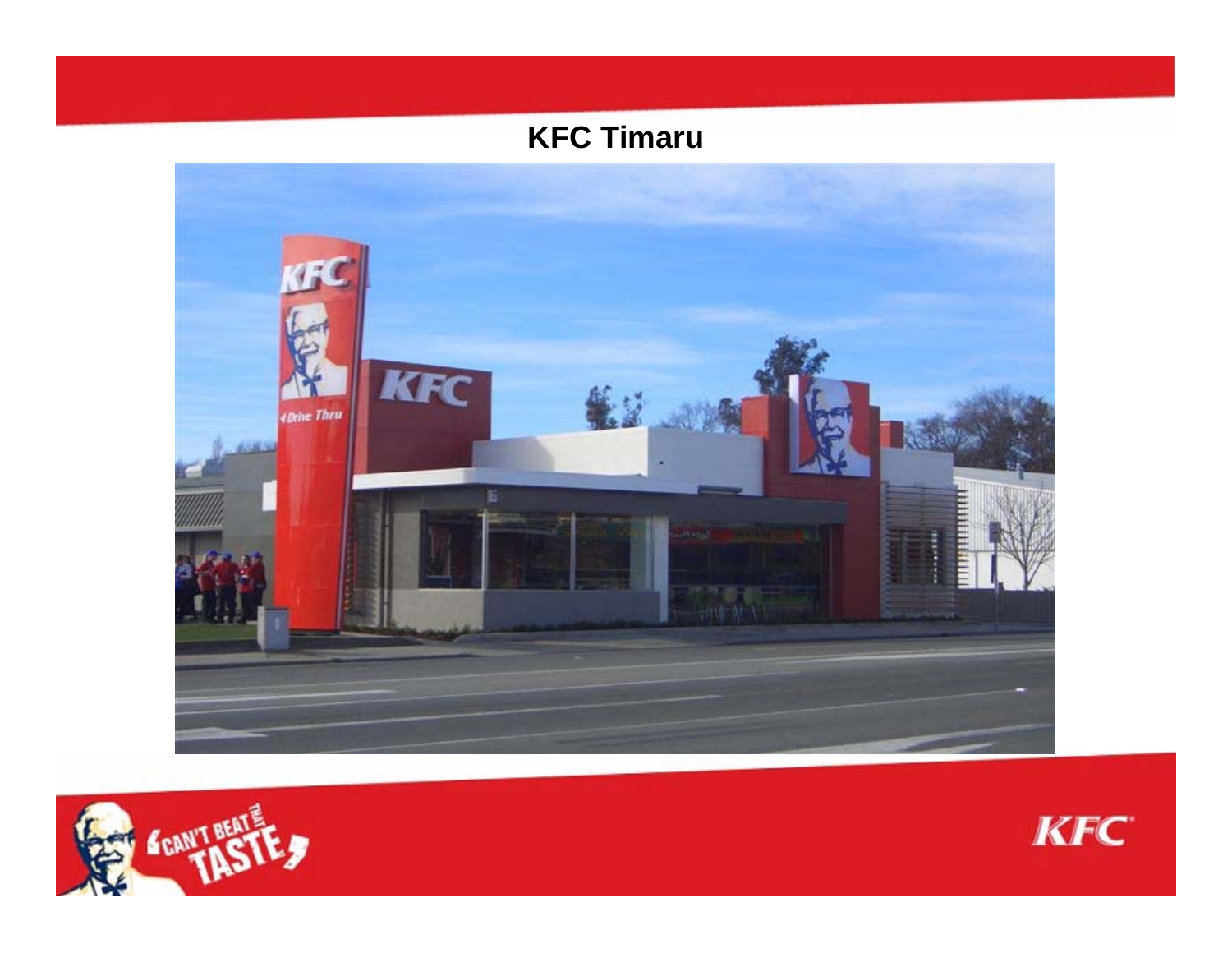# **KFC Riccarton**





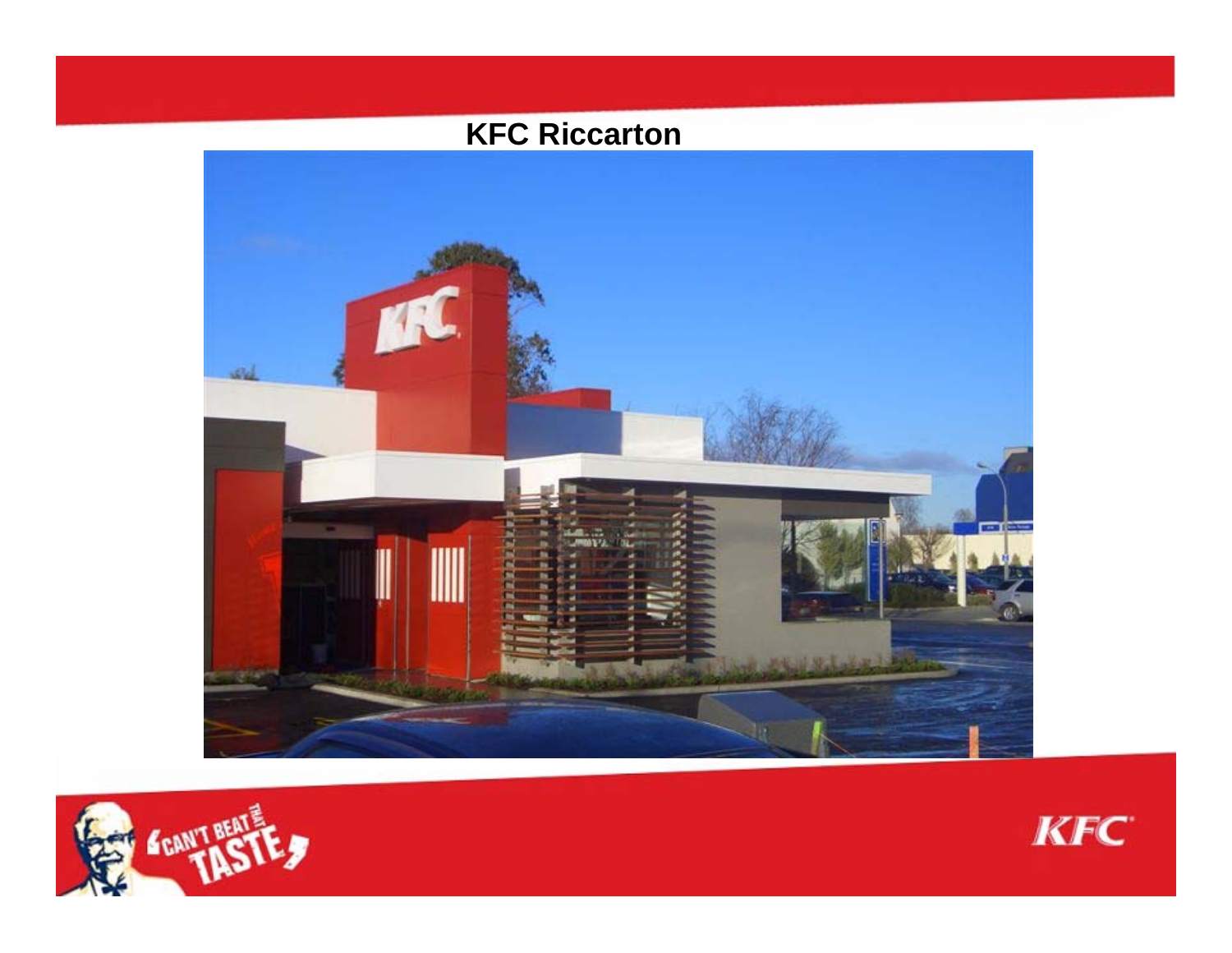#### **KFC –Performance**

- KFC 76% of New Zealand earnings
- K F C total sales at +5.6% were strong even with the closure of 2 stores at lease end and the closure of Transfor mation stores on average for 8 weeks
- KFC same store sales perfor mance was positive for the fifth consecutive quarter at 4.8%
- •At the half year, 71 stores same store sales positive
- • The store EBITDA shows continued stability in the first half – improving from 16.1% to 16.2%
- $\bullet$  Increasing labour and supplier costs have been offset with improved controls and price increases



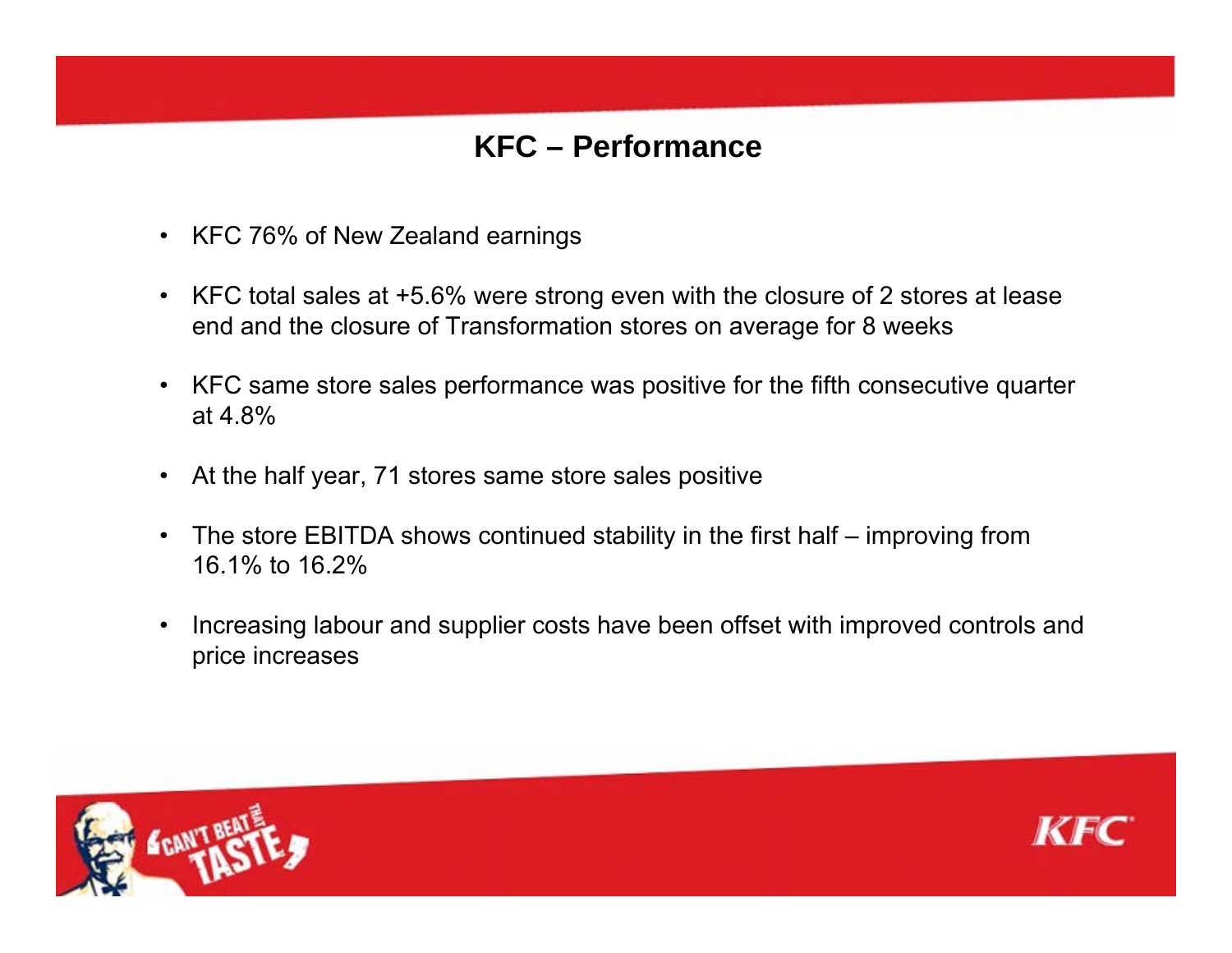### **KFC – Operations**

- • CHAMPS have continued to be stable and currently on 94.7% YTD. Still the highest in SOPAC
- • Full operational audits have been completed in every store – CER programme continues
- • Management stability in the business has stabilised. Management turnover is low very solid 21%



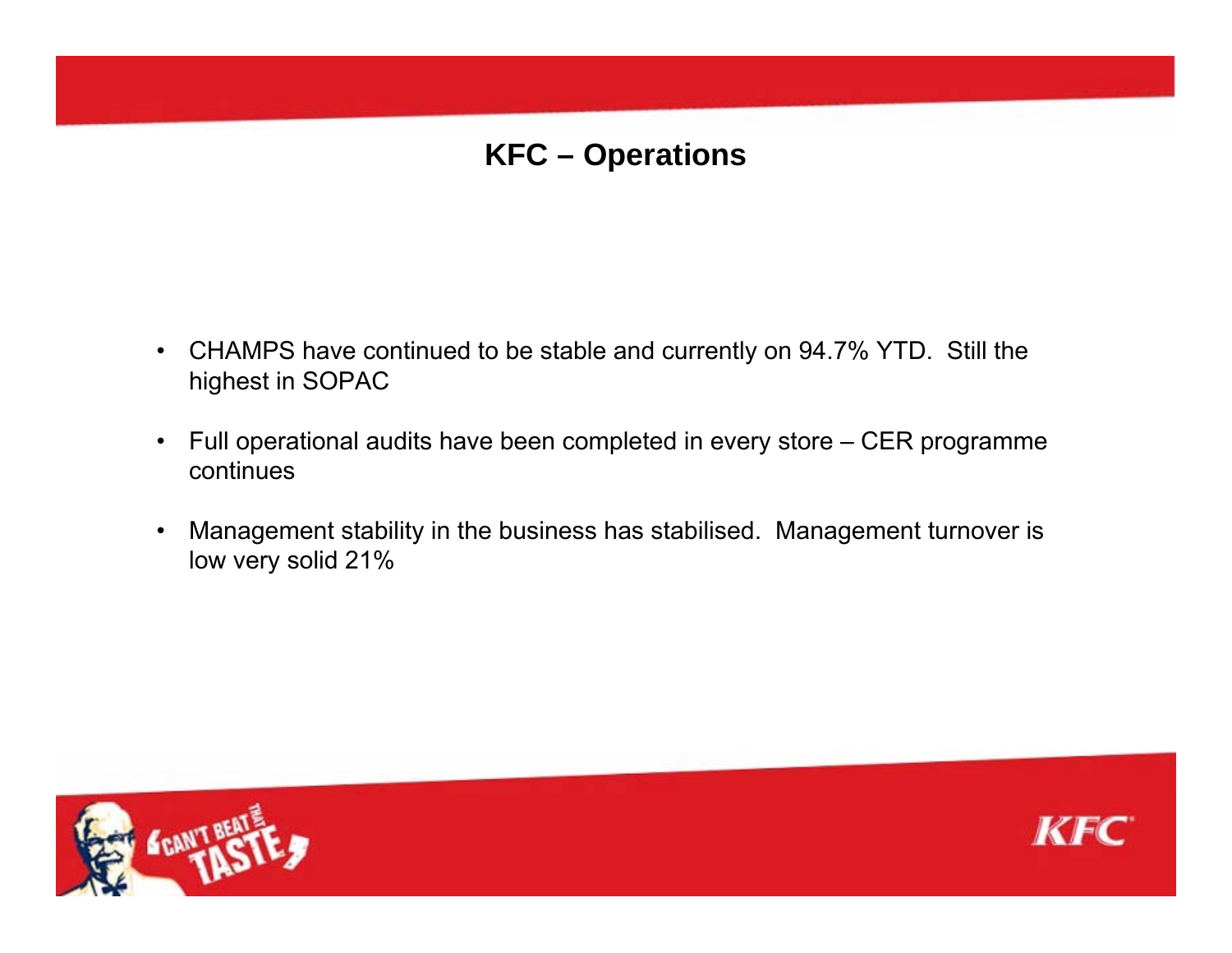

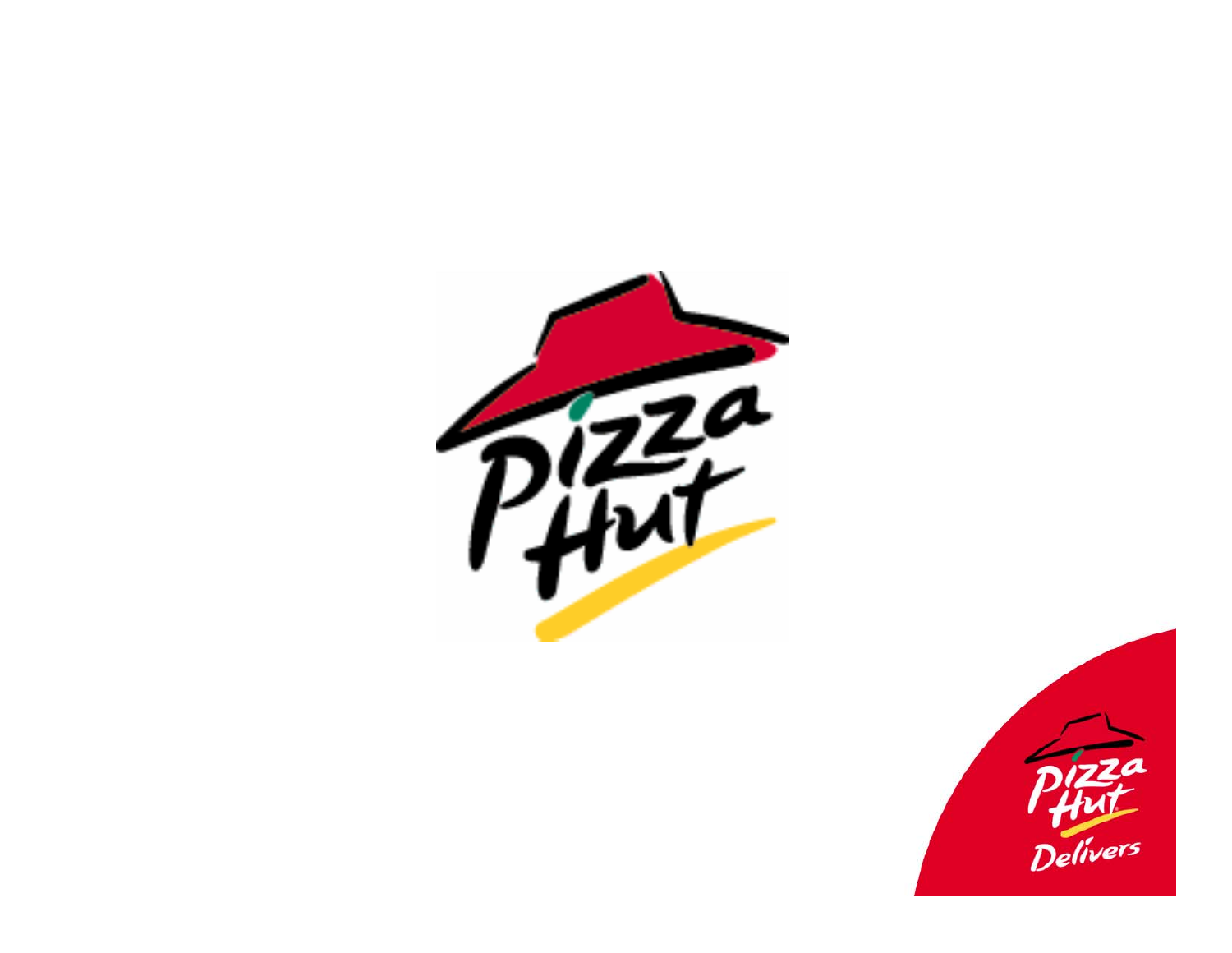#### **Pizza Hut New Zealand**

•Same Store Sales -16.5% for Q2, -11.5% for the half year



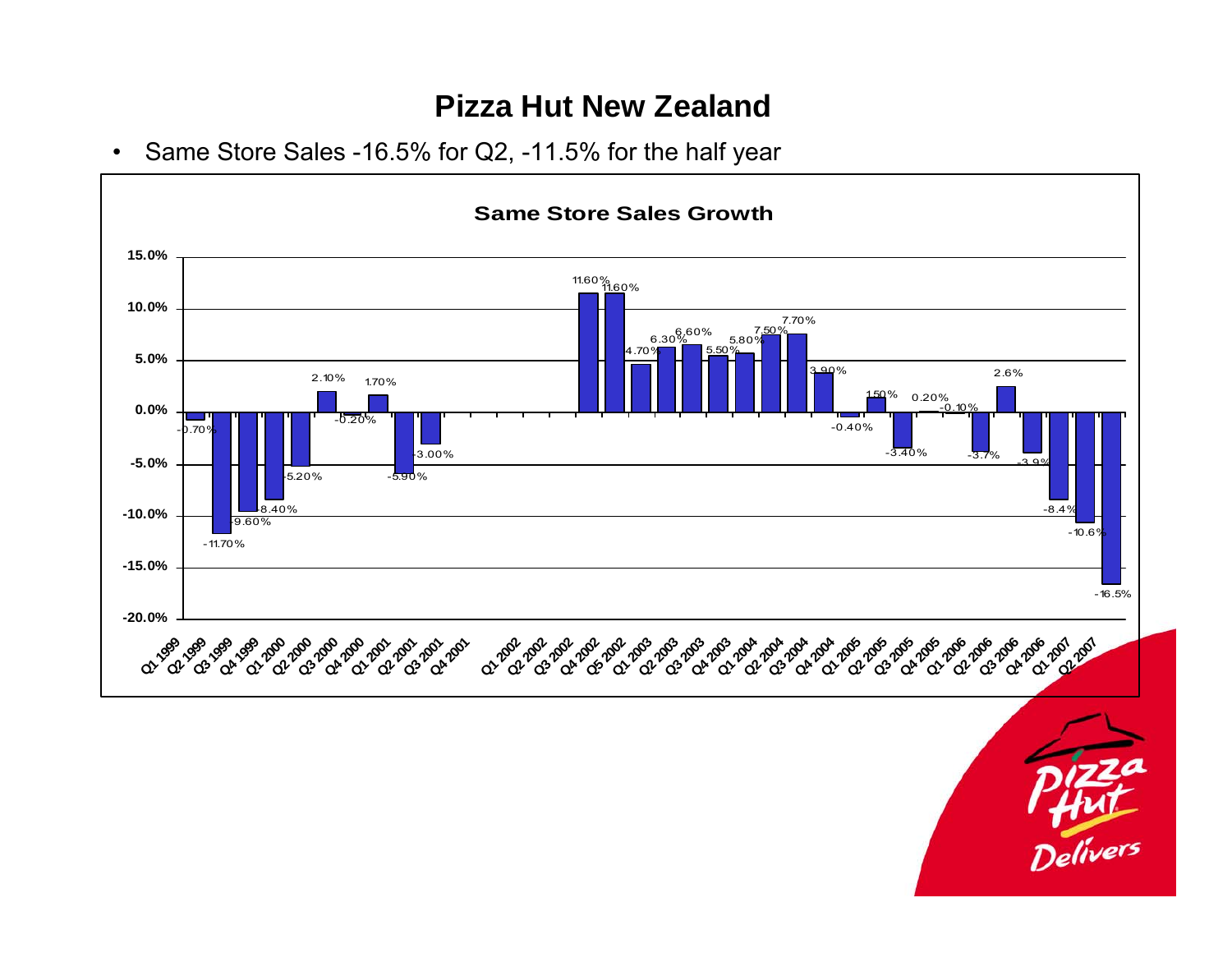#### **Pizza Hut – Key Points**

- • Pizza Hut New Zealand is the market leader with approximately 50% of all branded outlets in New Zealand
- • The last two years saw exponential growth in the pizza market but that growth is slowing
- •Restaurant Brands invested \$7m and built 17 stores to meet this demand
- •Change of General Manager Pizza Hut – Simon Lipscombe
- •Operational focus – already some good trends
- •Network review – closed 3 Red Roof restaurants at lease end
- •Reviewing major suppliers – with savings to come in second half

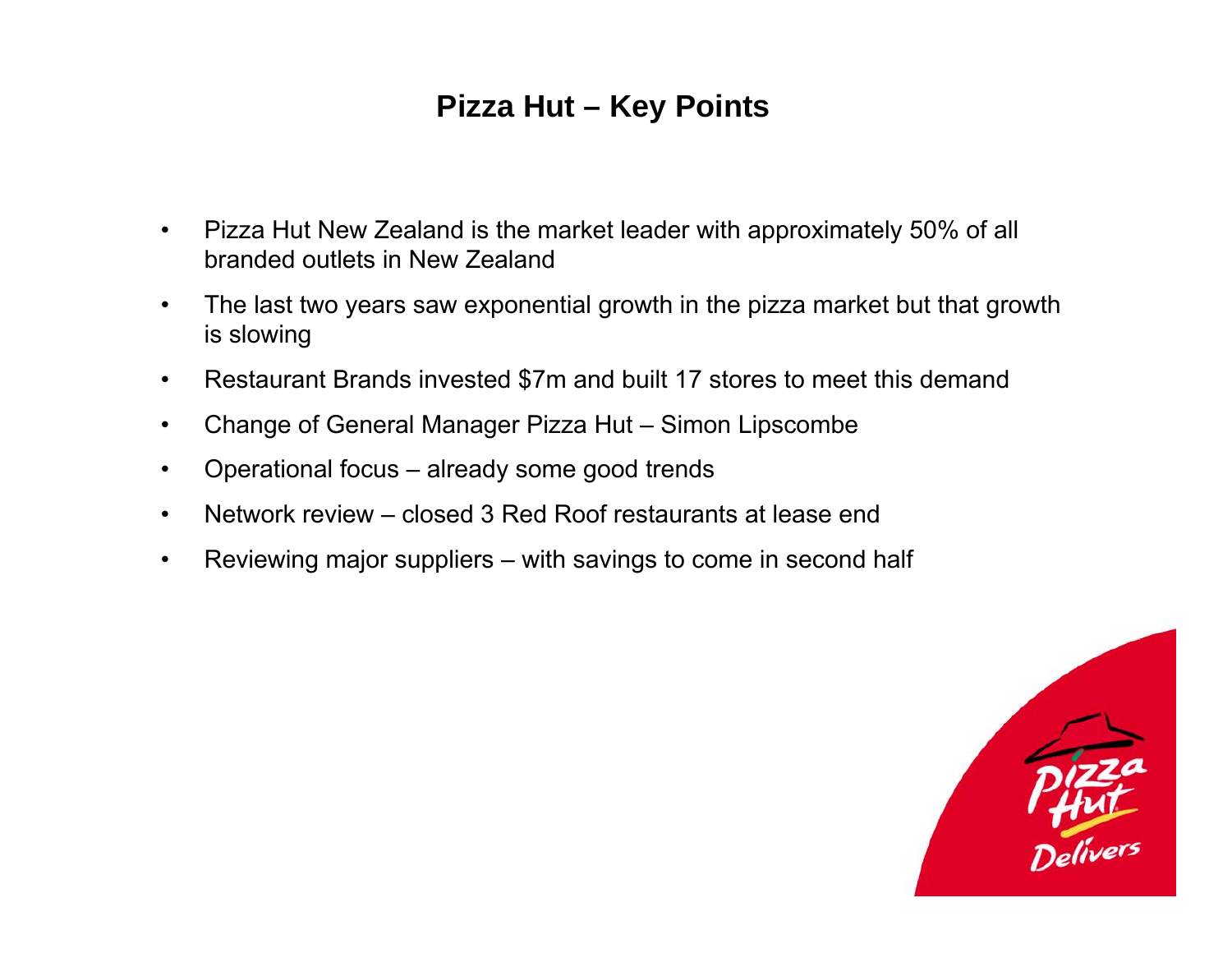#### **Pizza Hut New Zealand – Store Network 2007**

- $\bullet$  105 stores at half year, 2 more than the same time last year
	- $\triangleright$  Opened 1 new store in first half
	- -Hobson Street in Auckland
- •Closed 3 Red Roof Restaurants
- $\blacktriangleright$ Paraparaumu, Royal Oak and Wanganui
- $\bullet$ Relocations – Invercargill and Papatoetoe/Otahuhu

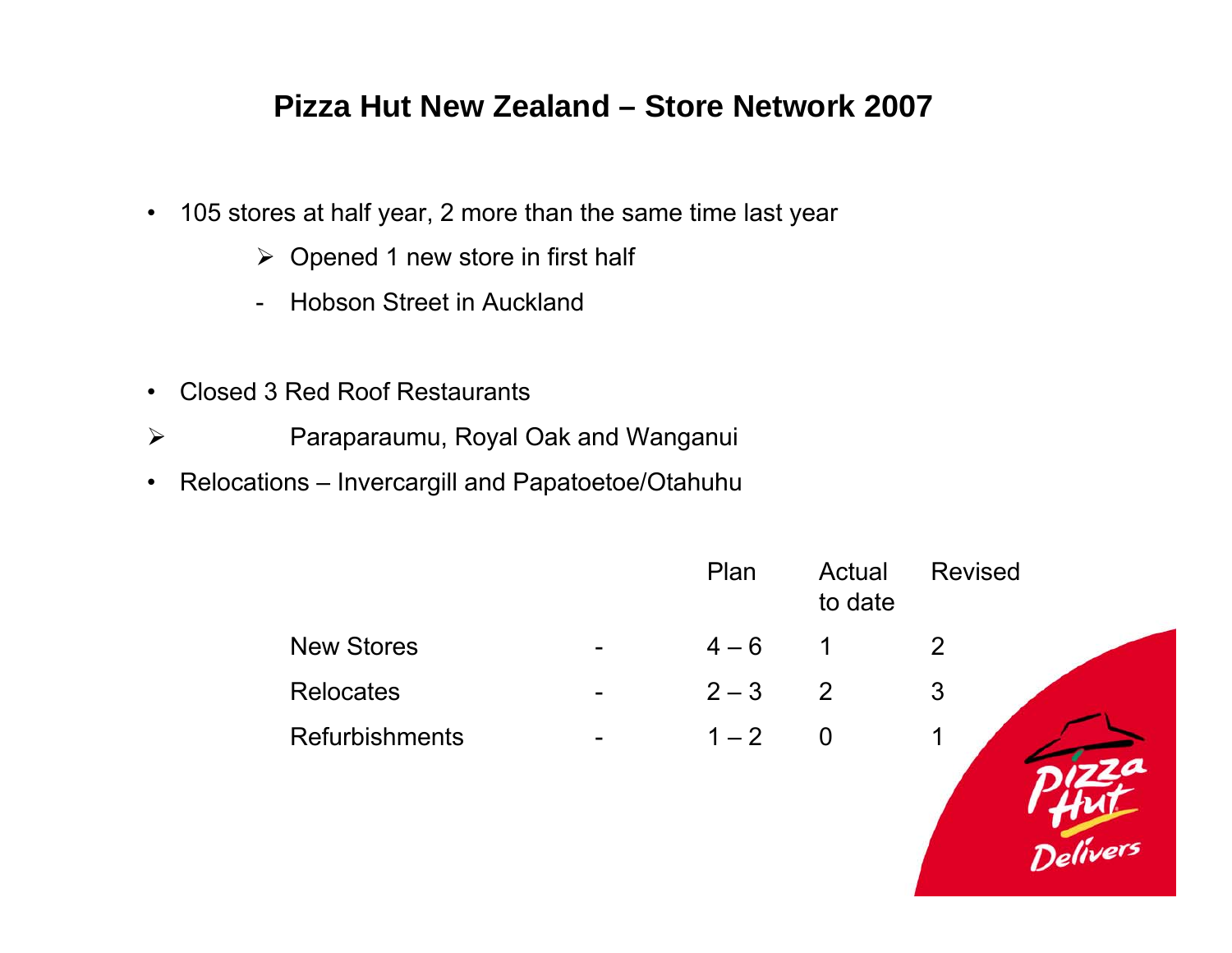#### **Pizza Hut New Zealand – Performance 2007**

- $\bullet$  Total sales reduced by 11.5% for the first half of the year following growth of 7.7% on the previous year and 7.7% before that.
- •Store earnings decreased for the first half with EBITDA margin at 7.1%
- •Cost increases – labour, freight, utilities, marketing
- •Aggressive marketing campaign lead to price discounting
- •Competitive market for pizza with 2 large competitors
- • Delivery times have been stable with an average 82% of orders delivered under 30 minutes

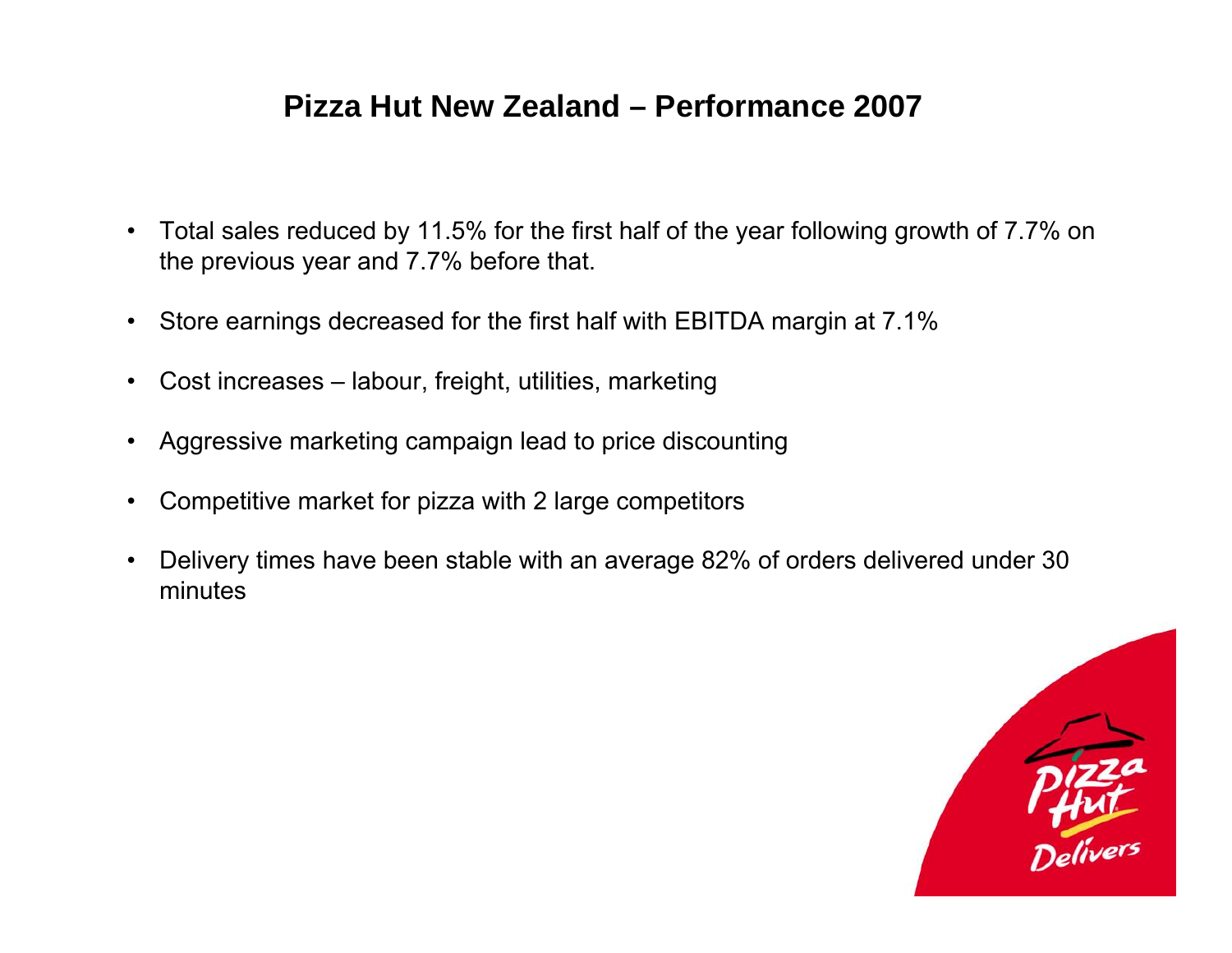# Starbucks Coffee

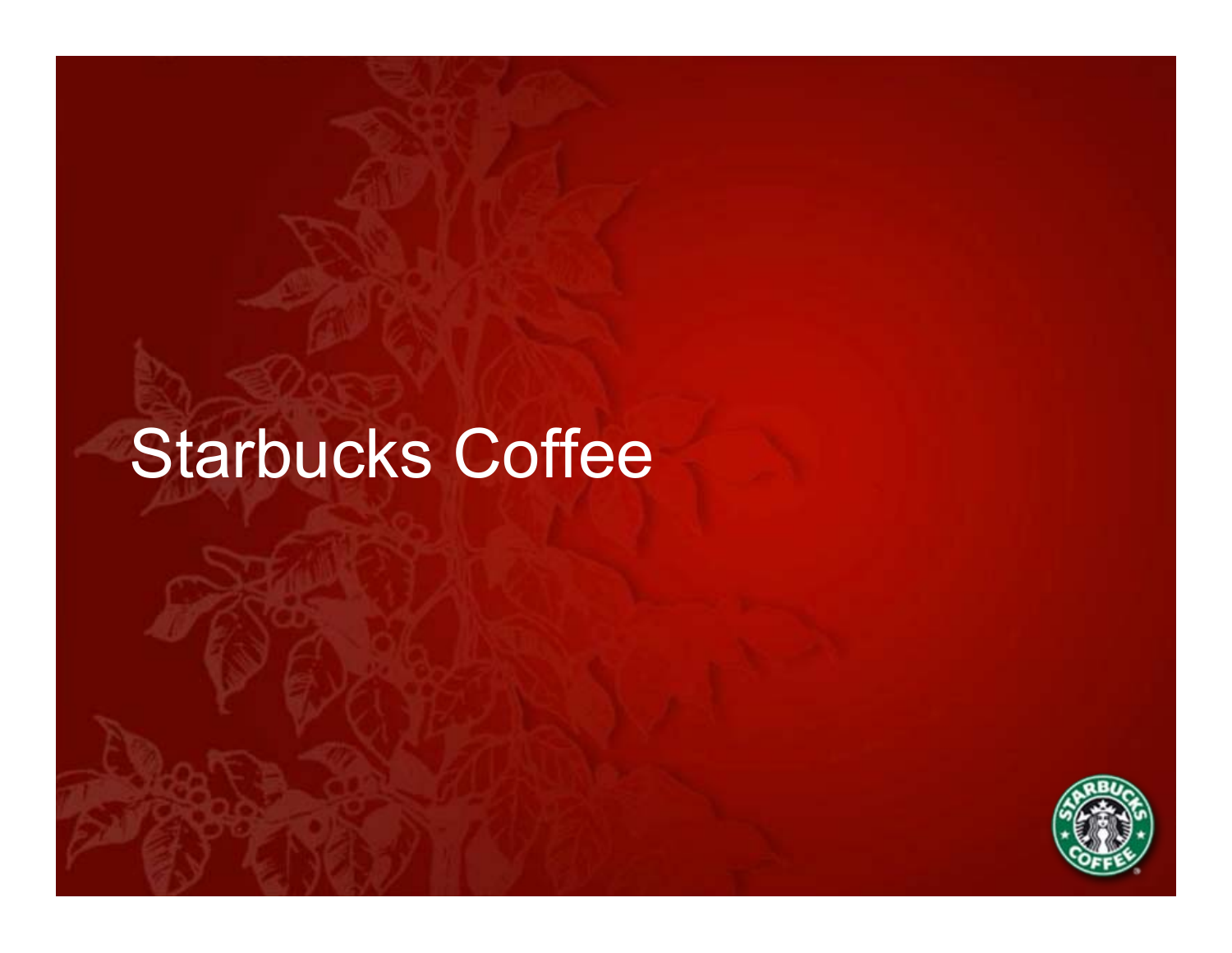#### **Starbucks Coffee**

- •Continued growth in Same Stores Sales now for 11 consecutive quarters
- • Total sales growth +13.3% with the opening of 1 new store and the continued steady sss performance



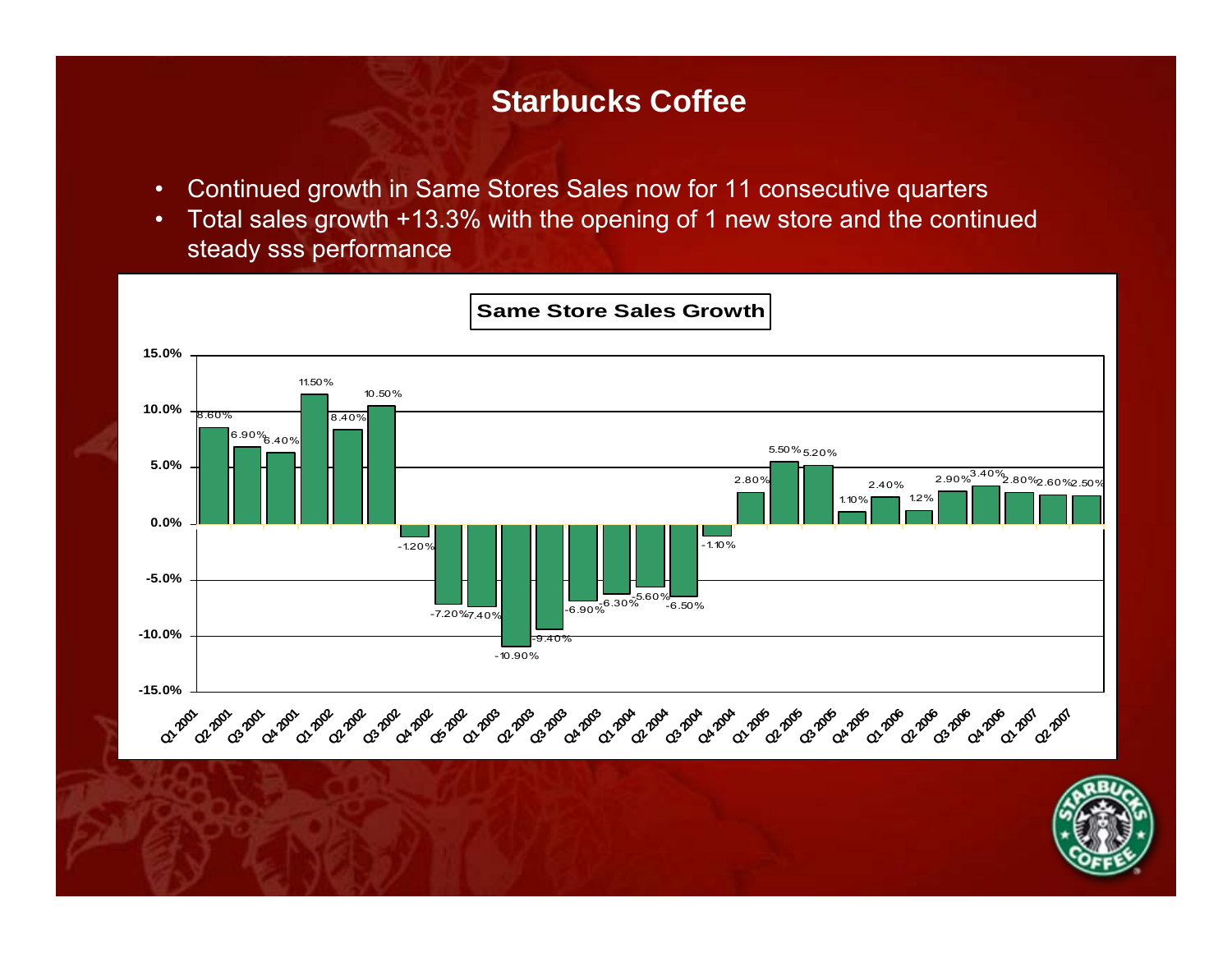#### **Starbucks Coffee – Store Development 2007**

- • Store numbers increased to 45
	- ¾ one new store, Sylvia Park in Auckland
- • Development Programme in place for new stores  $\triangleright$  Close to 50 stores planned for year end

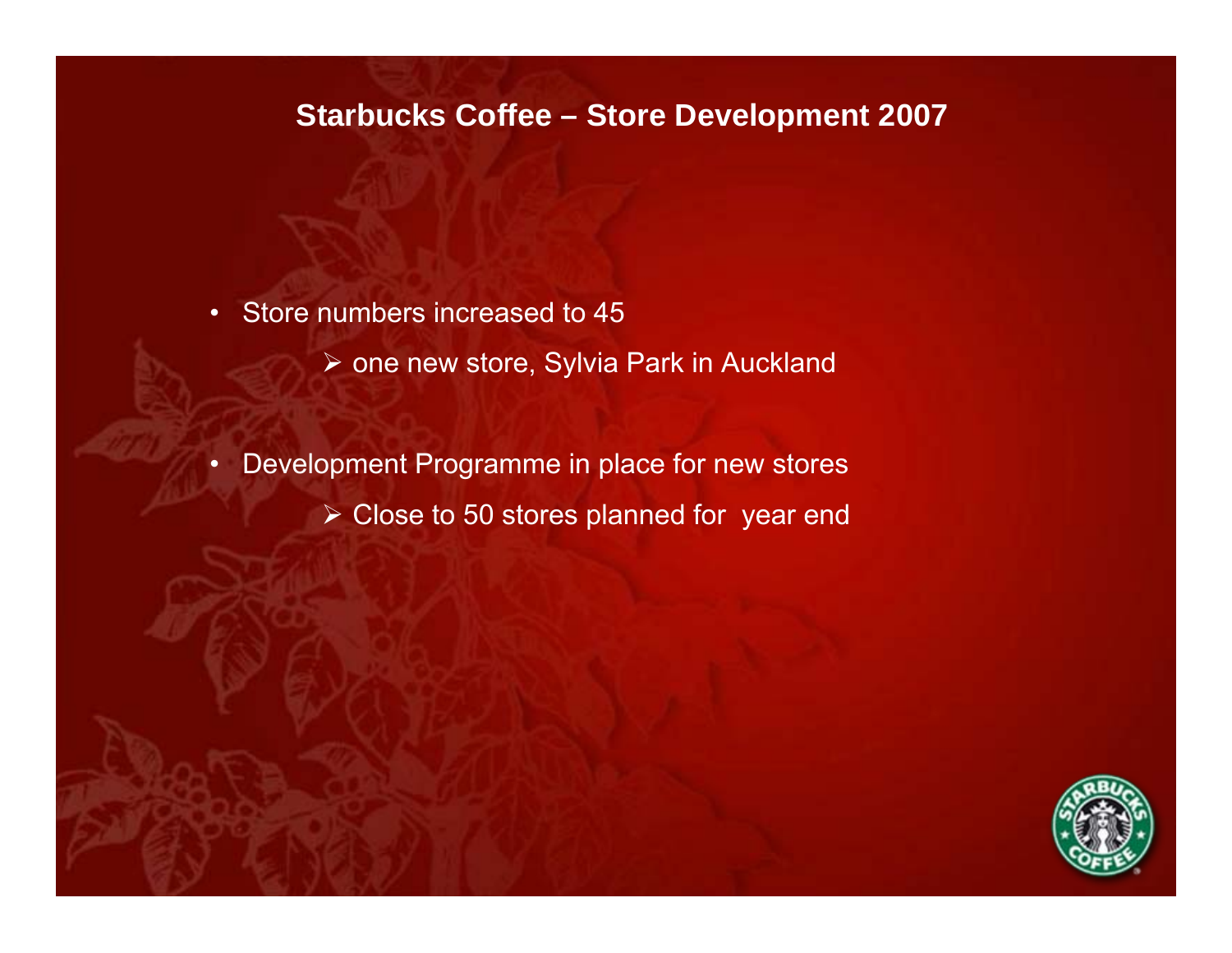#### **Starbuck Coffee – Current Performance 2006**

- • Consistent positive same store sales contribution in increasingly competitive market
- • Store manager stability has continued to improve from 82% to 93% with turnover down from 34% to 26%
- • Established experienced business leaders (Zero Starbucks support centre and area manager turn)
- $\bullet$  Retail price restructure in May has delivered good ticket growth over the same period prior year
- $\bullet$  Strong marketing plan has driven positive same store sales growth and introduced innovative and differentiating margin building products (Signature hot chocolate)
- •Sylvia Park trading well above first quarter trading sales and profit targets
- • Tightening economic conditions have driven up costs and impacted customer frequency. Addressed through improved operations
- •First quarter profit decline arrested in Q2 and building favourably into Q3
- •Snapshot result of 92% demonstrates high degree of customer service experience

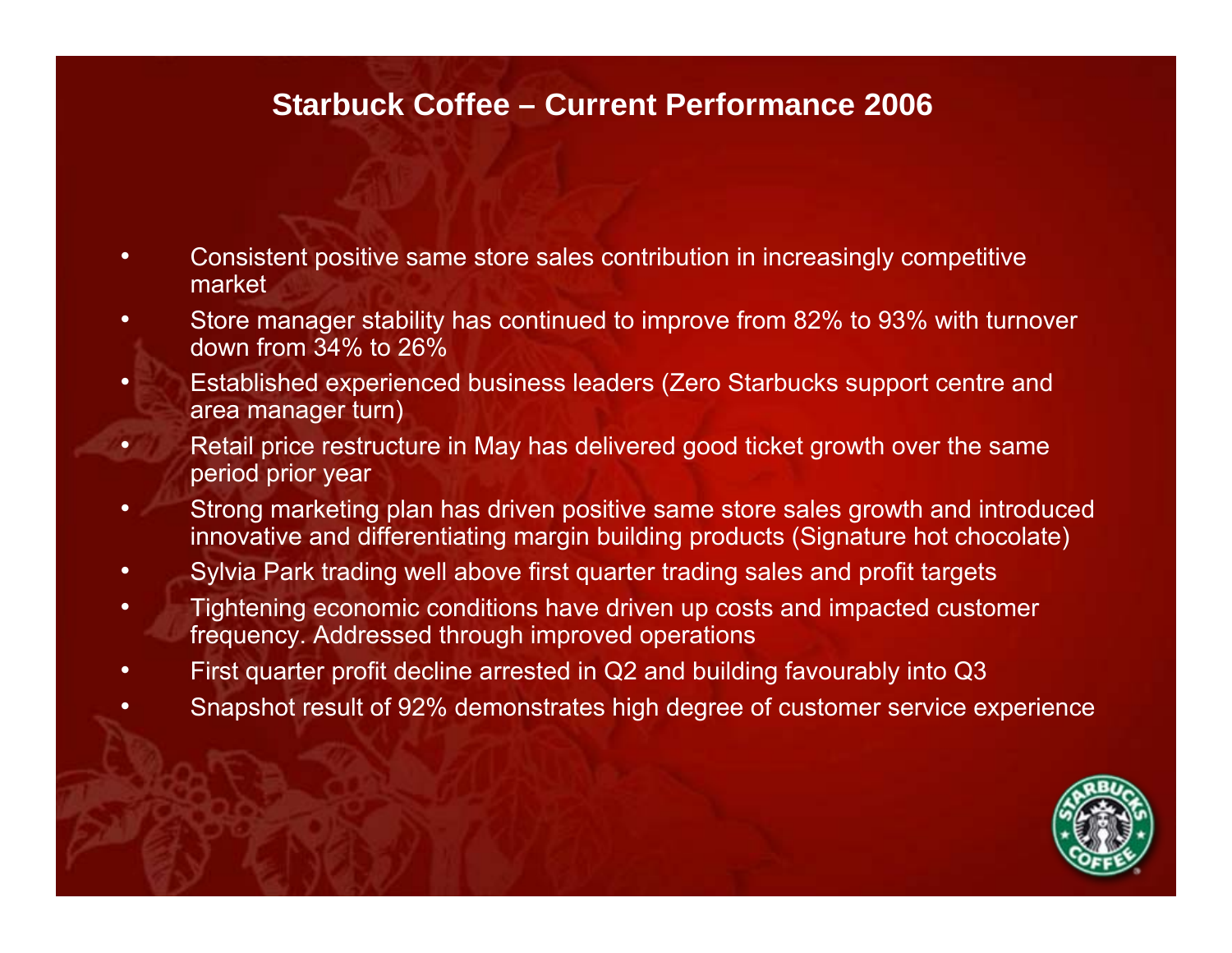# *"Great Brands, Great Stores, Great People"*

- •To Transform the KFC Brand in New Zealand
- • To reignite the Pizza Hut brand in New Zealand and maintain leadership status
- $\overline{\mathbf{C}}$ Ensure the ongoing success of the Starbucks Coffee business •
- •To grow total sales and same store sales in each brand
- •To develop new stores in new locations – cornerstone of our business
- •To have all stores same store sales positive in the brand – 80% target
- • To secure and retain great people who are supported by training and operations
- •Maintain and improve profitability



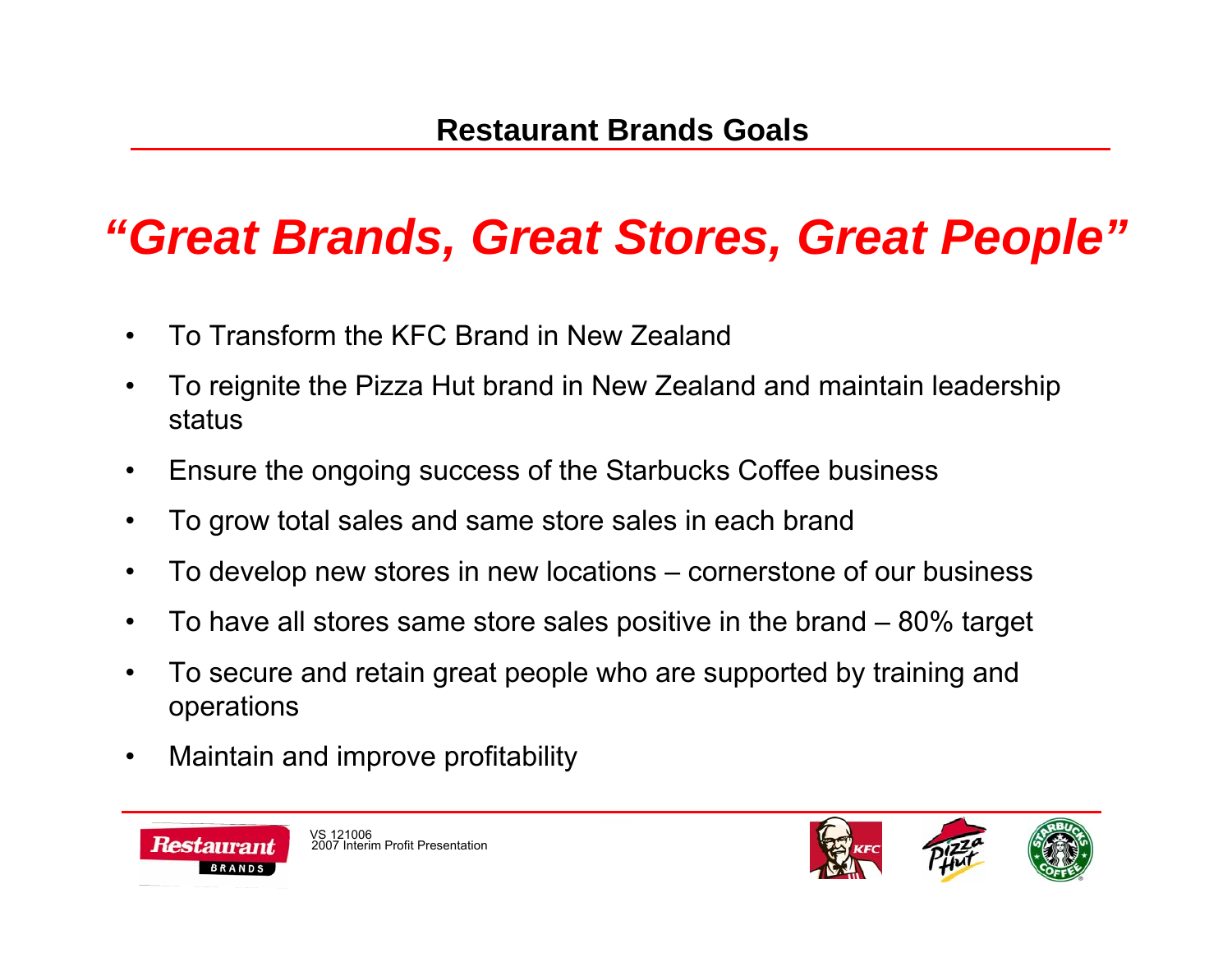# **2006/07 Focus – Summary Restaurant Brands Ltd**

- •Grow our business in both sales and store earnings in the New Zealand market
- •Continue with the KFC Brand Transformation – continue focus on programme
- •Pizza Hut NZ business focus – Retain market share and grow sales
- •Starbucks Coffee – market leadership – store operations and margins
- • Maintain store development includes new stores, relocating or refurbishment of existing stores in all New Zealand brands
- •Sustainable improved store operations
- •Exit Pizza Hut Victoria by end of year